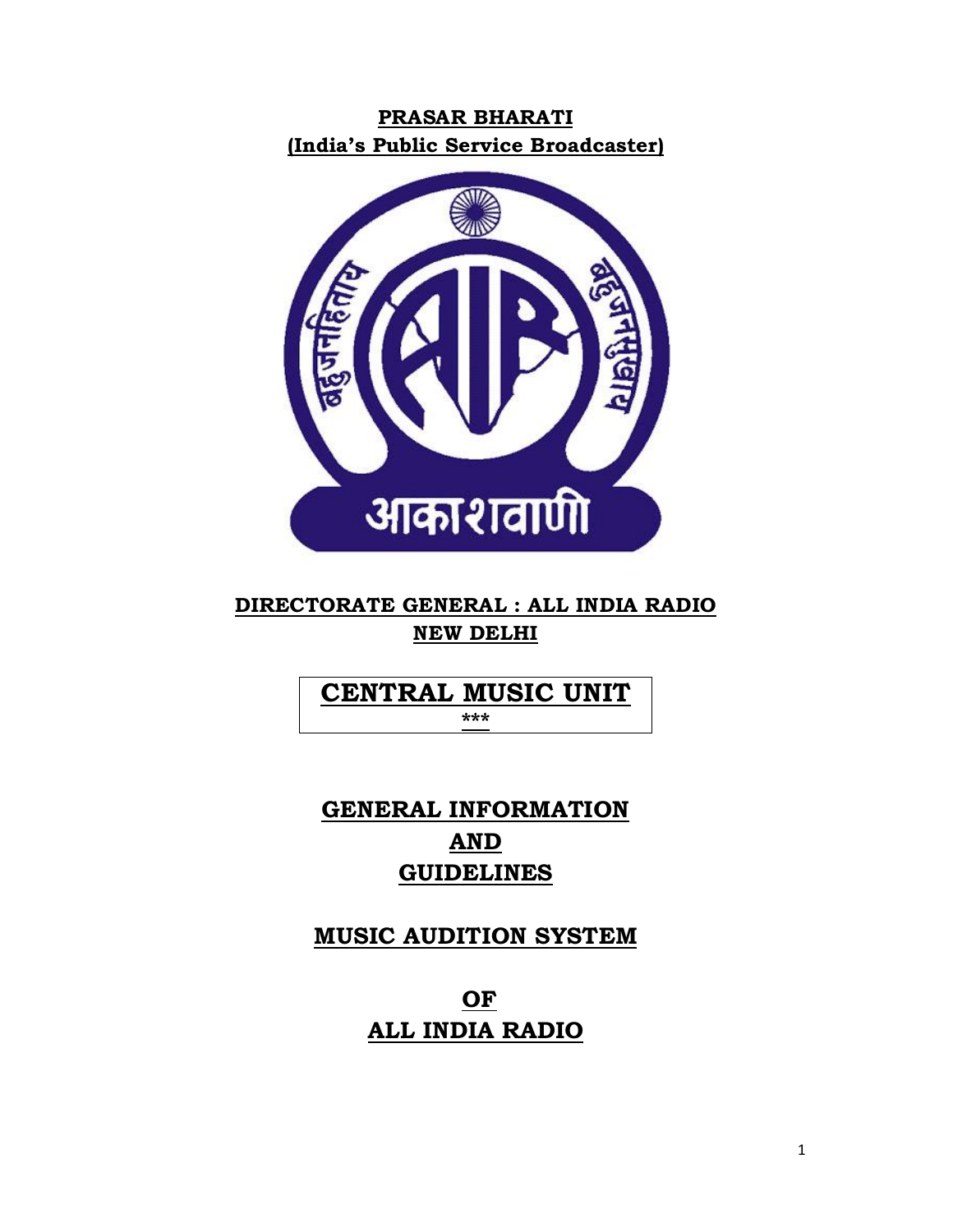| <b>INDEX:</b> |                                                               | Page No. |
|---------------|---------------------------------------------------------------|----------|
| I.            | Introduction                                                  | 3        |
| II.           | Categories for applying for audition                          | 3        |
| III.          | <b>Audition Boards</b>                                        | 5        |
| IV.           | Method of Audition                                            | 6        |
| V.            | Duration of items for recording                               | 9        |
| VI.           | List of Musical Instruments approved for Audition             | 14       |
| VII.          | List of Ragas and Talas for Classical Music (Hindustani)      | 15       |
| VIII.         | List of Ragas for Classical Music (Carnatic)                  | 16       |
| IX.           | General Criterion For Assessment Of Candidates                | 17       |
| X.            | General Instructions (Including details of Audition fee etc.) | 18-19    |

\*\*\*\*\*\*\*\*\*\*\*\*\*\*\*\*\*\*\*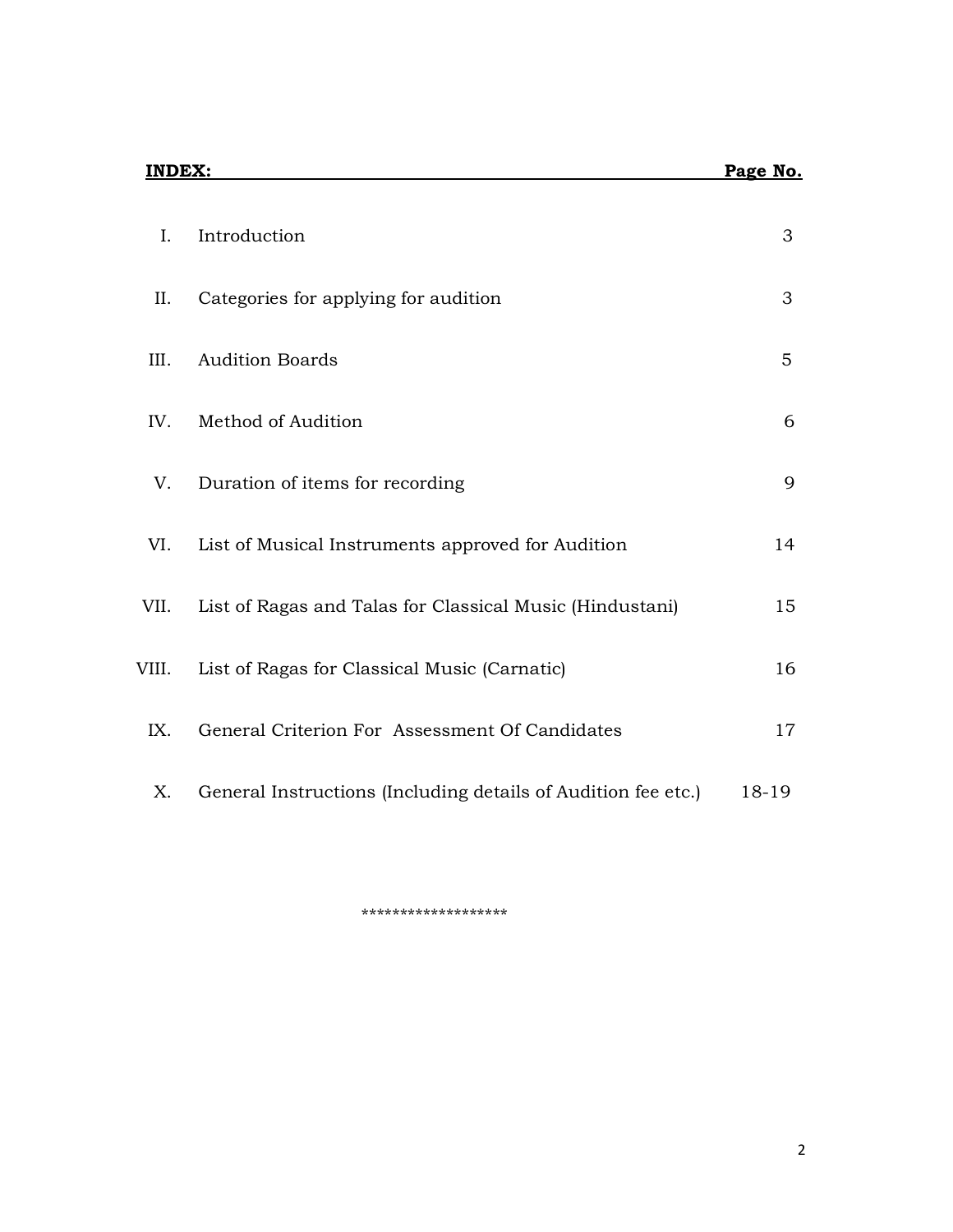# **I- INTRODUCTION**

All India Radio has a well established and widely acclaimed Music Audition System in place for more than half a century for selecting artists, grading them by professional standards and offer broadcast engagements. It has stood the test of time and artists all over the country have unflinching faith in it.

There are four grades viz. B, B-High, A & Top awarded to artistes based on the performance quality adjudged by a Committee of Eminent Musicians/ Experts in the field. In case of Music Composer, there are three grades viz. Grade-II, Grade-I and Top.

**II- CATEGORIES FOR APPLYING FOR AUDITION**

The details of various categories, for which one can apply for audition, are as follows:

### i) **Classical Music: Hindustani Style and Carnatic Style**

### **Hindustani:**

- a) Vocal (Khayal, Dhrupad/Dhamar, Haveli Sangeet and Light Classical Vocal viz. Thumri, Dadra,Thappa, Kajari etc.)
- b) Instrumental :

List of Instruments approved for auditions is available at the Annexure . 1.

### **Carnatic:**

- a) Vocal
- b) Instrumental:

List of Instruments approved for auditions is available at the Annexure . 1.

#### ii) **Light / Devotional Music (Hindustani) :**

Geet, Bhajan, Ghazal, Qawwali, Rabindra Sangeet, Nazrul Geeti, Atul Prasadi, Dwijendra Geeti, Raag Pradhan, Shyama Sangeet, Adhunik Geet etc.

### **iii)Light Music (Carnatic):**

a) Bhavageete (Kannada)/Mellisai (Tamil)/Lalita Sangeetam (Telugu)/ Lalita Gaanam (Malayalam)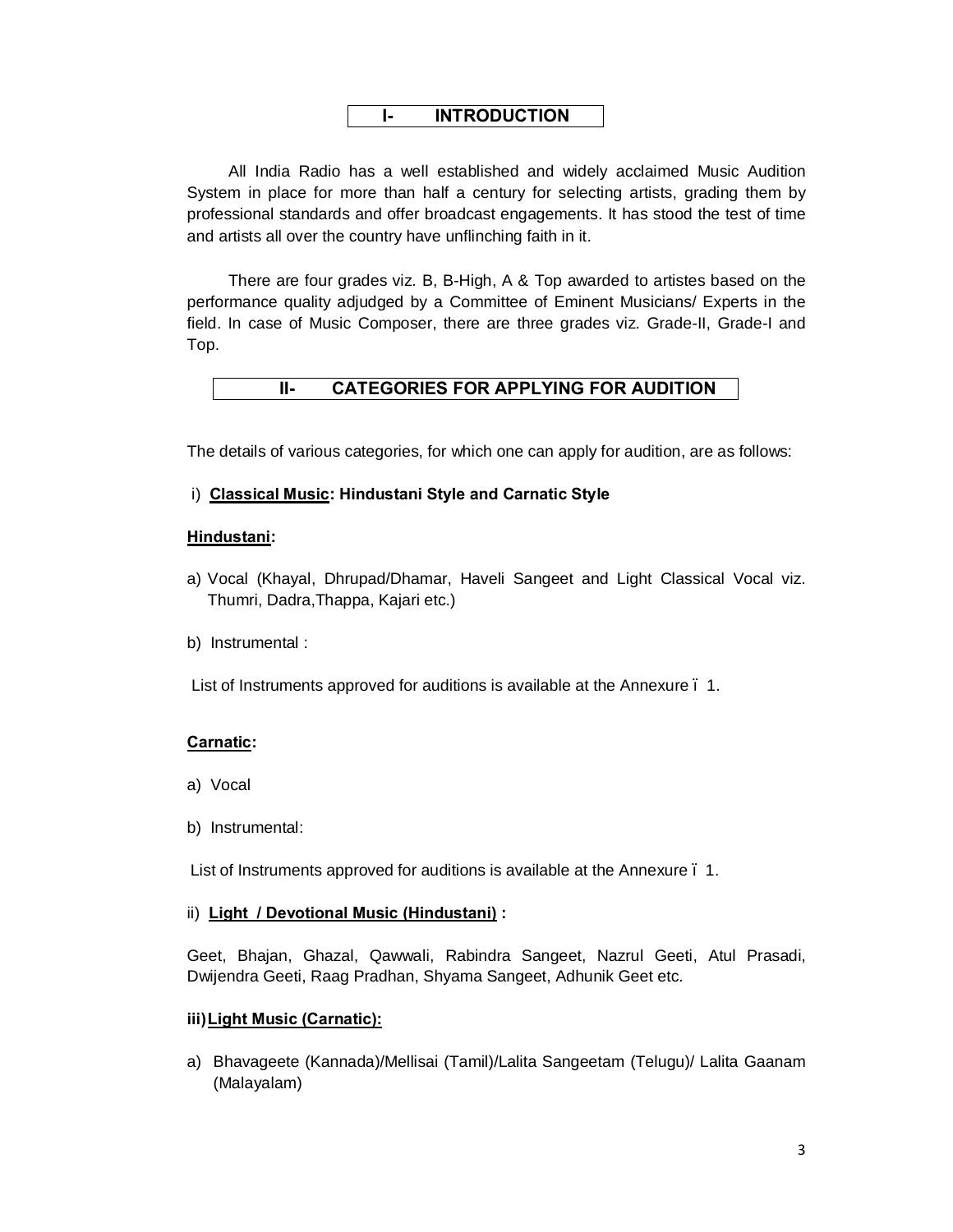### **b) Light Instrumental(for both Hindustani & Carnatic):**

List of Instruments approved for auditions is available at the Annexure – 1.

#### **c**) **Devotional Music (Carnatic)/ Namasankeertanam Group.**

Devaranamas. Vachanas, Ashtpadi, Tarangam, Annamacharya Sangeertanam. Bhadrachala Ramdas Kirtans, Adhyatma Ramayana Kritis, Tulasi Vanam composition. Tiruppukazh. Tevaram, Tiruvachakam, Utsava Sampradaya Kritis and Divyanam Samkirtanas of Thyagaraja etc.

### iii) **Music Composer:**

a) One with the knowledge of the regional music of the respective language that he/she applies for.

b Ability to compose music with knowledge of Singing or playing on any instrument.

a) Ability to read and write the Musical notation.

### iv) **Folk (Lok)/Tribal (Aadivaasi) Music:**

a) Original and authentic Folk/Tribal Music of various regions and areas representing various languages and dialects of the country. (Can apply as a Party or Individual)

b) Musical Discourse/Lok Gatha/Harikatha/ Katha Kalakshepam/ Kathakali Padam etc.

### **v) Vrindgaan/Choral Music:**

 A group, not exceeding 20 members, including both Singers and Instrumentalists and with instrumentalists not exceeding 6 in number can apply for audition for rendering songs on themes of National Integration, Patriotism, Environment, Nature etc.

**vi) Western Music**: For Vocal and Instrumental:

 Either as an individual or a group/choir can apply in the categories of Classical, Country, Jazz, Pop etc.

### **vii) Fusion Music:**

 For only Group/Party with a combination of singers and instrumentalists or only instrumentalists with number of members up to 16. The upper limit may vary depending upon the variety of singers/instruments and potential of the group/party.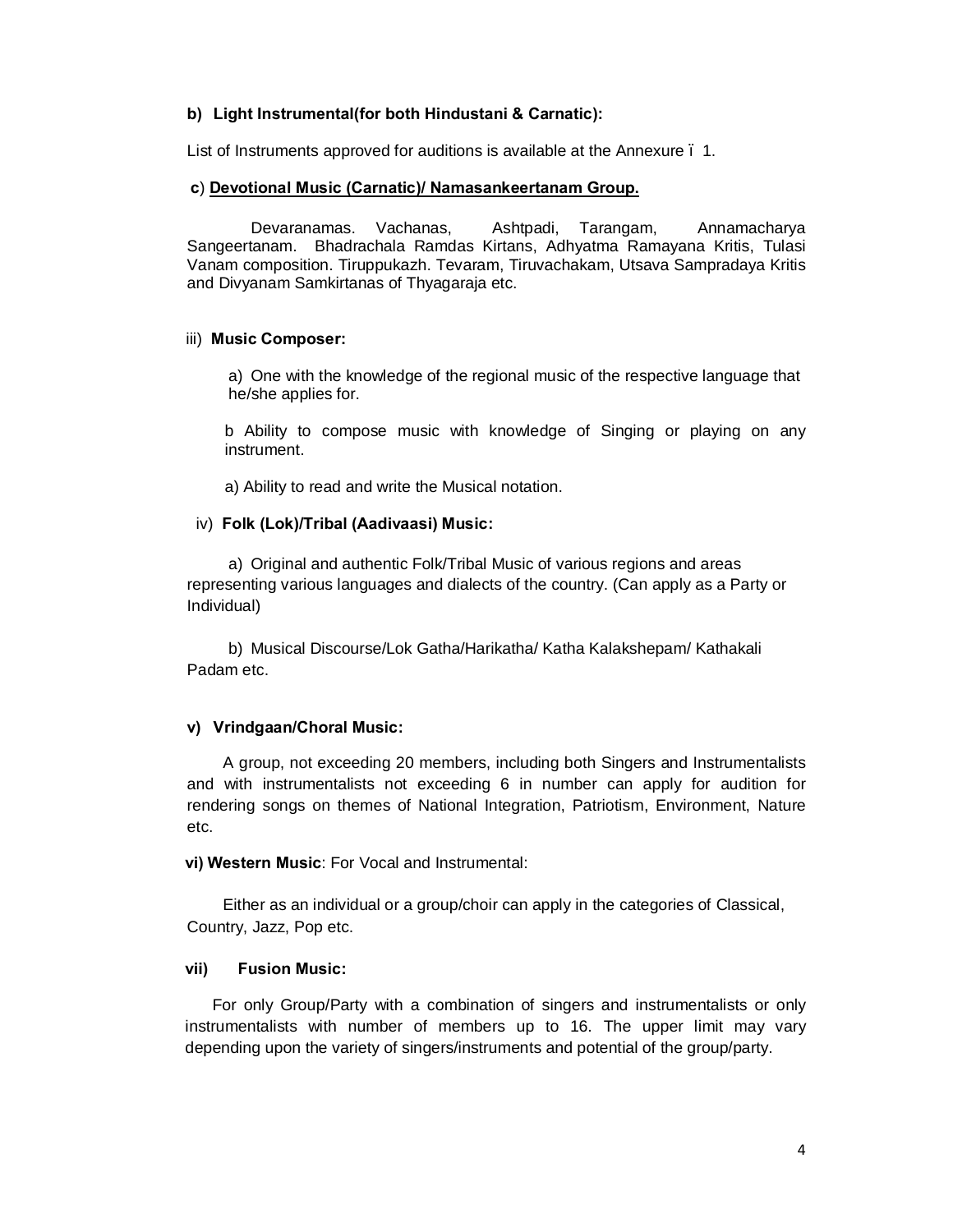# **III- AUDITION BOARDS**

There has been a constant endeavour to improve, simplify and bring more transparency in the existing system. Accordingly, a 3 Tier structure in the Audition Boards have been evolved with an idea of de-centralising to an extent.

The three Boards are:

# **A) Local Audition Board (LAB)** – At all Stations (except LRS)

# Functions of LAB:

i) Holding  $\pm$ IVE gauditions and awarding  $\pm$  Bggrade in the cases of Light, Devotional, Folk,Tribal and related categories viz. Geeth, Bhajan, Ghazal, Rabindra Sangeet, Nazrul Geeti, Devaranama, Kathakali Padam, Harikatha etc.

ii) In case of Classical Music: Conducting Preliminary Screening through Live auditions and sending the recordings of successful cases to Central Audition Board (CAB) and in case of Music Composer, screening of recording and if qualified, recommending to RAB for award of Grade II or reject at the screening level itself, if not qualified.

# **B) Regional Audition Board (RAB)** At all Capital Stations of the States

# Functions of RAB:

To award B-High grade in case of Light, Devotional, Folk,Tribal and related categories viz. Geeth, Bhajan, Ghazal, Rabindra Sangeet, Nazrul Geeti, Devaranama, Kathakali Padam, Harikatha etc. and Grade-II in case of Music Composership.

# **C) Central Audition Board (CAB)** – At the Directorate General of AIR

# Functions of CAB:

- i) To take-up Gradation of all fresh cases & Up-gradation from B grade onwards up to Top Grade in case of Classical Music,
- ii) Up-gradation from BH to A & A to Top in case of Light, Devotional, Folk,Tribal and related categories viz. Geeth, Bhajan, Ghazal, Rabindra Sangeet, Nazrul Geeti, Devaranama, Kathakali Padam, Harikatha etc. and awarding Grade-I and Top grade in case of Music Composership.
- **D) Zonal Audition Committee (ZAC)** only for Western Music -Constituted at Kolkota, Mumbai, Chennai and Shillong.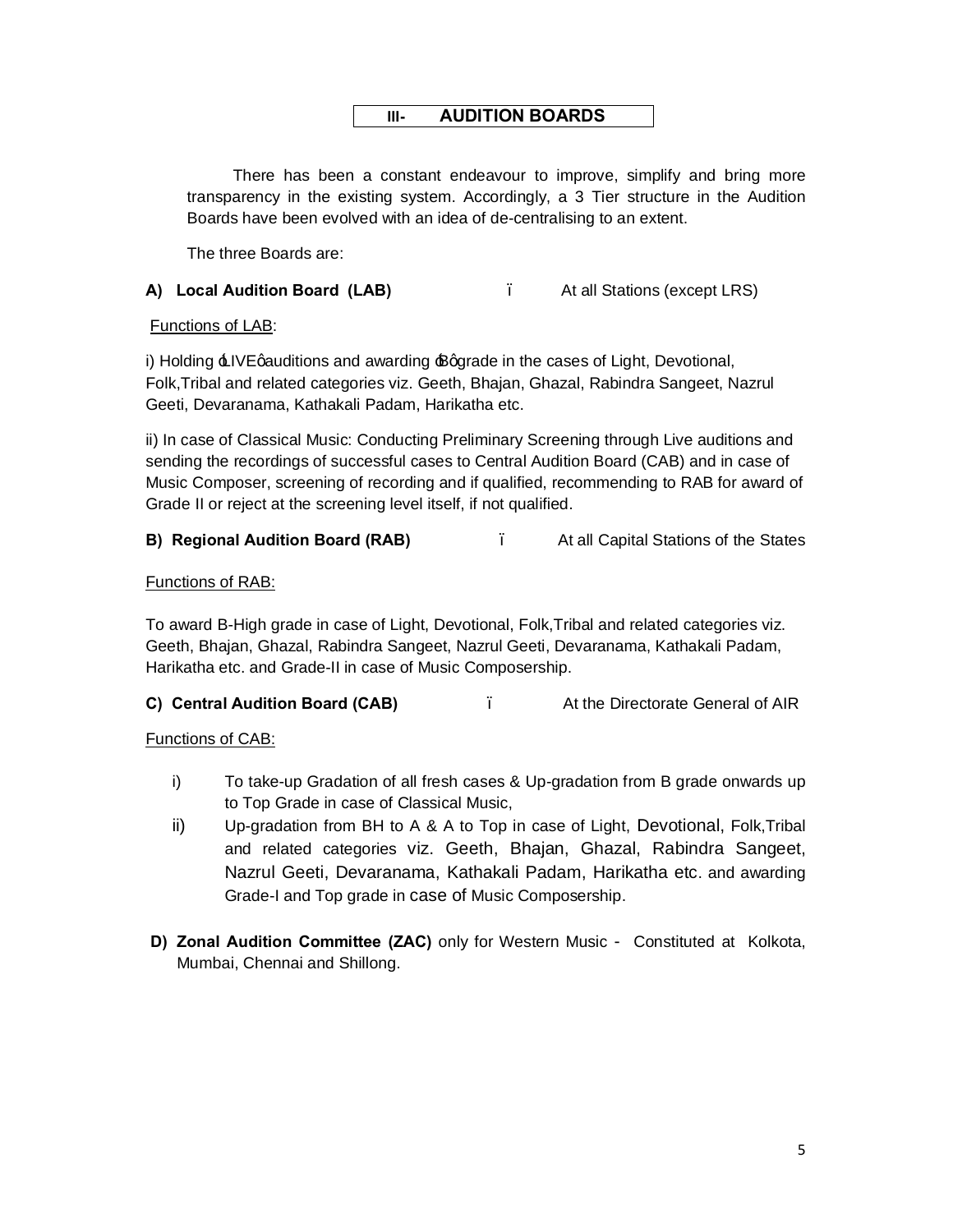| <b>IV- Method of Audition</b> |                                                                                                                                                                                                                                                                                                                                                                       |                                                                                                                                                                                                                                                                                                                                                                                                                                                                          |  |
|-------------------------------|-----------------------------------------------------------------------------------------------------------------------------------------------------------------------------------------------------------------------------------------------------------------------------------------------------------------------------------------------------------------------|--------------------------------------------------------------------------------------------------------------------------------------------------------------------------------------------------------------------------------------------------------------------------------------------------------------------------------------------------------------------------------------------------------------------------------------------------------------------------|--|
| <b>Classical Music</b>        |                                                                                                                                                                                                                                                                                                                                                                       |                                                                                                                                                                                                                                                                                                                                                                                                                                                                          |  |
| For Fresh cases               |                                                                                                                                                                                                                                                                                                                                                                       | Candidates will<br>i) Apply online in the prescribed pro-forma along with the<br>Audition Fee.<br>ii) Will be recorded at the station, if qualified in the live<br>audition conducted by LAB.                                                                                                                                                                                                                                                                            |  |
|                               |                                                                                                                                                                                                                                                                                                                                                                       | iii) The recording will be placed before CAB with roll<br>numbers for award of a suitable Grade.                                                                                                                                                                                                                                                                                                                                                                         |  |
| For Up-gradation              |                                                                                                                                                                                                                                                                                                                                                                       | Candidates will be recorded at the AIR Station and the<br>recordings will be sent to the Directorate for audition by<br>CAB which will award a suitable grade.                                                                                                                                                                                                                                                                                                           |  |
|                               |                                                                                                                                                                                                                                                                                                                                                                       | The artistes in B Grade will have to upgrade themselves<br>within a period of 5 years, failing which they will be weeded<br>out automatically and removed from the list.                                                                                                                                                                                                                                                                                                 |  |
|                               |                                                                                                                                                                                                                                                                                                                                                                       | Before such weeding out, the artiste can apply for Up-<br>gradation. In case, the CAB retains the artiste in the same<br>grade i.e. % a+, then the artiste will continue for 5 years from<br>the date of communication of the result by the Station. If<br>failed, will be weeded out. This process can continue till the<br>artiste is either up-graded or weeded out by CAB. If weeded<br>out, the artiste has to apply as a fresh candidate and appear<br>before LAB. |  |
|                               | (ii) In case of <b>B-High/A and Top</b> grade artistes, if the<br>station feels that there is deterioration in quality<br>of<br>performance due to age/health and other factors, the station<br>may send the latest off-broadcast recording of such artist to<br><b>CAB</b><br>with<br>remarks/comments<br>decide<br>to<br>upon<br>reducing/withholding the bookings. |                                                                                                                                                                                                                                                                                                                                                                                                                                                                          |  |
|                               |                                                                                                                                                                                                                                                                                                                                                                       | The decision of the CAB in this regard is final and<br>irrevocable.                                                                                                                                                                                                                                                                                                                                                                                                      |  |
|                               |                                                                                                                                                                                                                                                                                                                                                                       |                                                                                                                                                                                                                                                                                                                                                                                                                                                                          |  |
| For Fresh cases               |                                                                                                                                                                                                                                                                                                                                                                       | Candidates will                                                                                                                                                                                                                                                                                                                                                                                                                                                          |  |
|                               |                                                                                                                                                                                                                                                                                                                                                                       | i) Apply online in the prescribed pro-forma along with<br>the Audition Fee.                                                                                                                                                                                                                                                                                                                                                                                              |  |
|                               |                                                                                                                                                                                                                                                                                                                                                                       | ii) Will be auditioned Live at the station.                                                                                                                                                                                                                                                                                                                                                                                                                              |  |
|                               |                                                                                                                                                                                                                                                                                                                                                                       | D) If qualified, will be awarded Bagrade.                                                                                                                                                                                                                                                                                                                                                                                                                                |  |
|                               | <b>Review System</b>                                                                                                                                                                                                                                                                                                                                                  | Light/Devotional/ Nama Sankeertanan/Kathakalippadam/ Harikatha<br>(Geeth/Bhajan/Ghazal/Rabindra Sangeet/Nazrul Geeti etc.)                                                                                                                                                                                                                                                                                                                                               |  |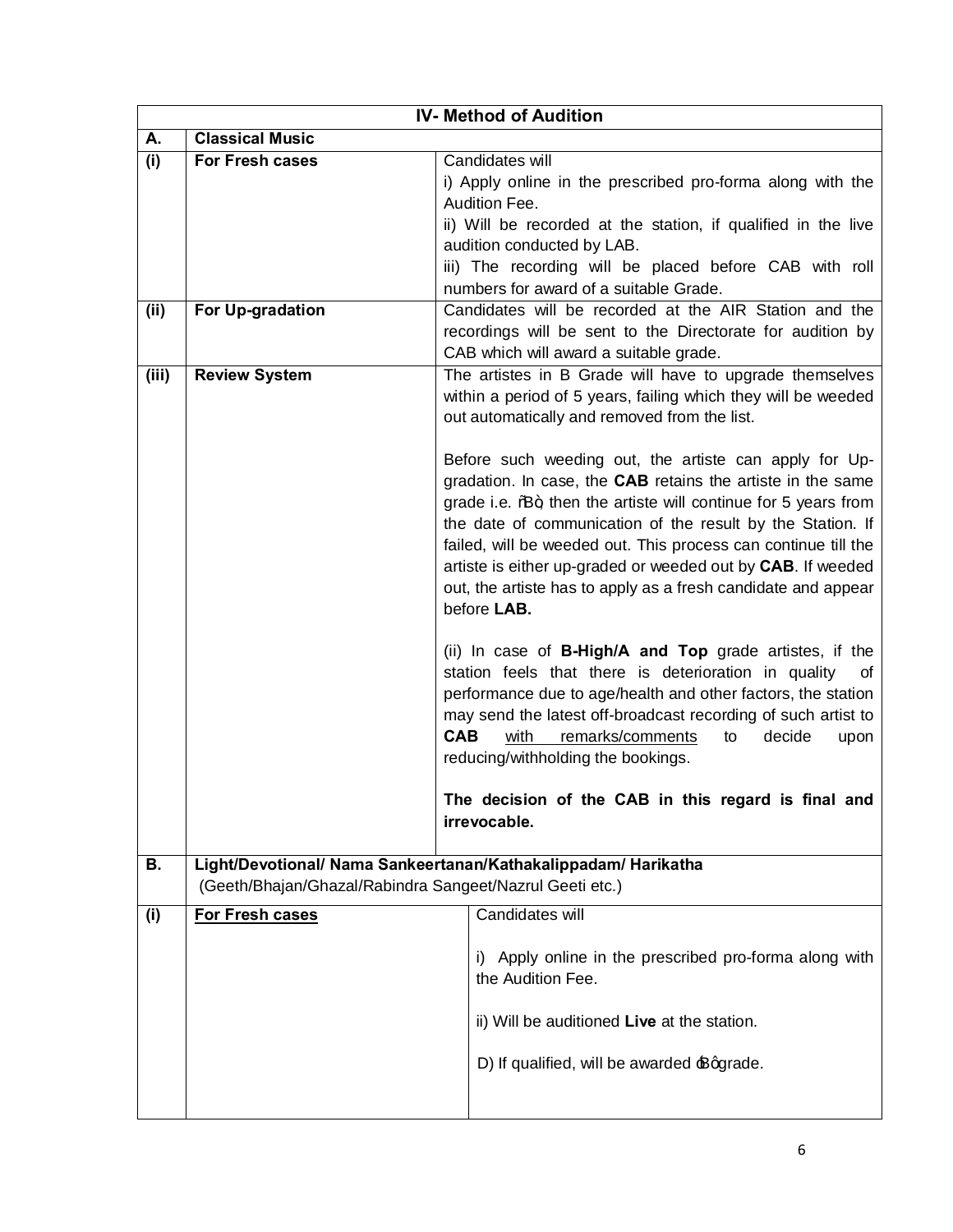|                           |                                          | iv) Only in exceptional/ meritorious cases on the               |
|---------------------------|------------------------------------------|-----------------------------------------------------------------|
|                           |                                          | recommendation of LAB, the Station will record the              |
|                           |                                          | performance of the artiste, immediately and send the            |
|                           |                                          | same for audition by RAB for awarding B High. If RAB            |
|                           |                                          | finds the performance deserves A grade it can send the          |
|                           |                                          | same recording to CAB for audition.                             |
| (ii)                      | For Up-gradation                         | For cases of Up-gradation as per existing practice,             |
|                           |                                          | candidates will be recorded and the recording will<br>be        |
|                           |                                          | sent for B to B High to RAB & for B High to A to CAB.           |
|                           |                                          | exceptional<br>meritorious<br><b>RAB</b><br>In<br>cases,<br>may |
|                           |                                          | recommend directly for awarding A grade by CAB.                 |
| (iii)                     | <b>Review System</b>                     | Same as in Classical Music. However, the review will            |
|                           |                                          | be done by RAB for B grade and CAB for other                    |
|                           |                                          | grades.                                                         |
| $\overline{\mathsf{C}}$ . | Folk /Tribal (Aadivaasi & other          | Candidates will                                                 |
|                           | formats                                  | i) Apply in the prescribed pro-forma.                           |
| (i)                       |                                          |                                                                 |
|                           | For Fresh cases                          | ii) No Audition Fee for fresher.                                |
|                           |                                          |                                                                 |
|                           | (Note: There is a provision to record    | iii) Will be auditioned Live at the station.                    |
|                           | Aadivaasi/Tribal artistes at their       |                                                                 |
|                           | place of stay/availability, in case they | iv) If qualified, will be awarded Bagrade.                      |
|                           | are unable to come to studios and        |                                                                 |
|                           | the recording can be placed before       | v) Only in exceptional/ meritorious cases on the                |
|                           | LAB)                                     | recommendation of LAB, the Station will record the              |
|                           |                                          | performance of the artiste immediately and send the             |
|                           |                                          | same for audition by RAB for awarding B High. If RAB            |
|                           |                                          | finds the performance deserves A grade, it can send             |
|                           |                                          | the same recording to CAB for audition.                         |
| (iii)                     | For Up-gradation                         | For cases of Up-gradation, Candidates will                      |
|                           |                                          | i) Apply in the prescribed pro-forma along with the             |
|                           |                                          | Audition Fee.                                                   |
|                           |                                          | ii) As per existing practice, candidates will be recorded       |
|                           |                                          | and the recording will be sent for B to B High to RAB &         |
|                           |                                          | for B High to A to CAB. In exceptional meritorious              |
|                           |                                          | cases, RAB may recommend directly for awarding                  |
|                           |                                          | higher grade by CAB.                                            |
|                           |                                          |                                                                 |
| (iii)                     | <b>Review System</b>                     | Same as in Classical Music. However, the review will            |
|                           |                                          | be done by RAB for B grade and CAB for other                    |
|                           |                                          | grades.                                                         |
| D.                        | <b>Music Composer</b>                    |                                                                 |
| (i)                       | For Fresh cases                          | Candidates will                                                 |
|                           |                                          | i) Apply in the prescribed pro-forma along with the             |
|                           |                                          | Audition Fee.                                                   |
|                           |                                          | ii) Three compositions depicting different moods and            |
|                           |                                          | themes will be recorded at the station. Two items of            |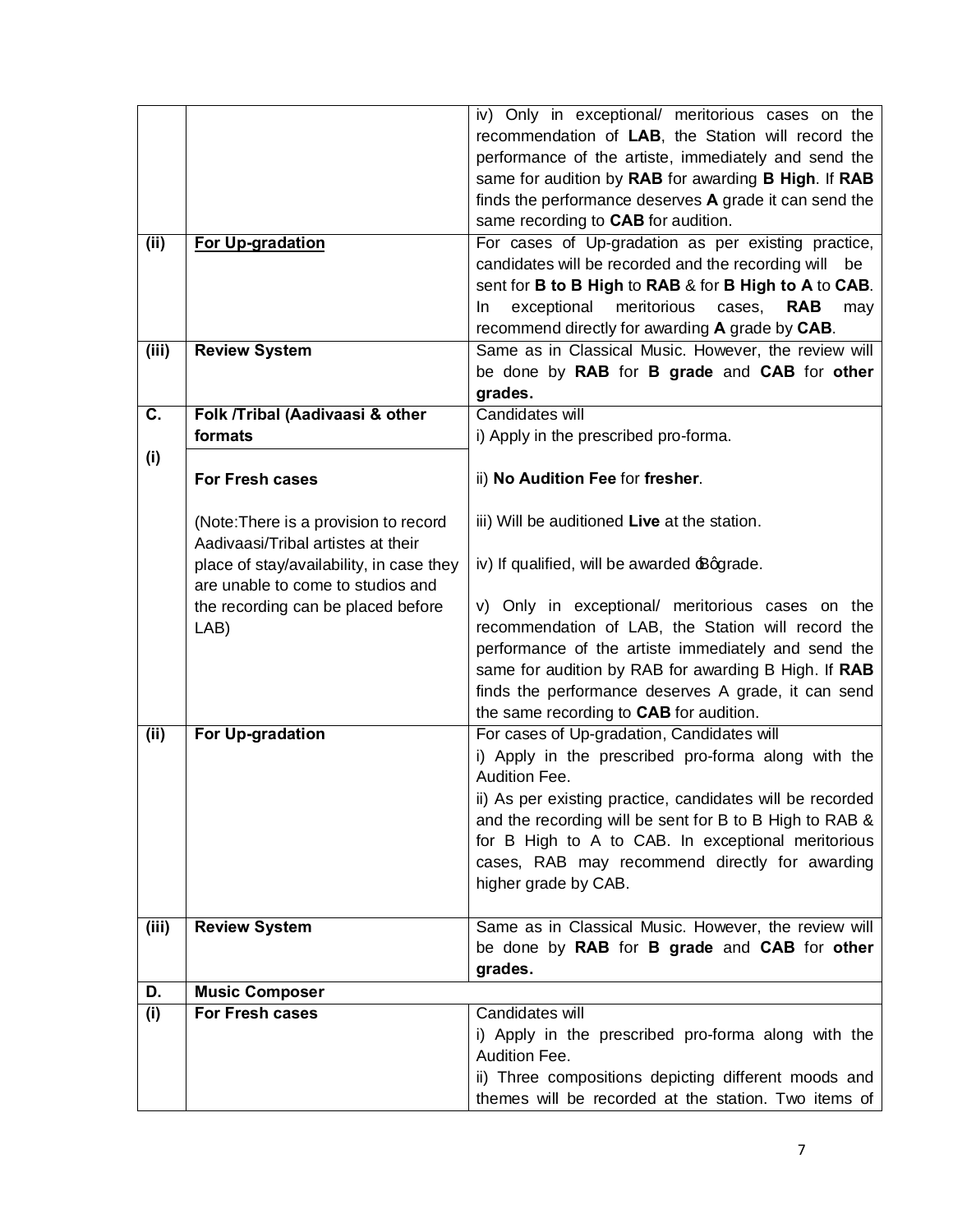|       |                           | candidatecs choice and One item for which the lyric will |
|-------|---------------------------|----------------------------------------------------------|
|       |                           | be provided by the Station and to be composed by the     |
|       |                           | Candidate on the spot under the supervision of PEX       |
|       |                           | (Music) and the notation has to be enclosed and will be  |
|       |                           | forwarded along with the recording to RAB which will     |
|       |                           | award Grade-II or reject.                                |
| (ii)  | For Up-gradation          | Existing graded artists for Up-gradation will            |
|       |                           | i) Apply online in the prescribed pro-forma along with   |
|       |                           | the Audition Fee.                                        |
|       |                           | ii) As per existing practice, they will be recorded and  |
|       |                           | the recording will be sent for Grade I to CAB. Recording |
|       |                           | of three items will be as in the case of fresher.        |
| (iii) | <b>Review system</b>      | Same as in Classical Music. However, the review will     |
|       |                           | be done by RAB for B grade and CAB for other             |
|       |                           | grades.                                                  |
| Е.    | <b>Award of Top grade</b> | An A Grade Artist and Grade . I composer can apply       |
|       |                           | for Top Grade after 10 years in the Grade.               |
|       |                           | The candidate will apply in the prescribed pro-forma     |
|       |                           | along with the audition fee as in page no.19.            |
| (i)   | <b>Review system</b>      | Same as in Classical Music. However, the review will     |
|       |                           | be done by RAB for B grade and CAB for other             |
|       |                           | grades.                                                  |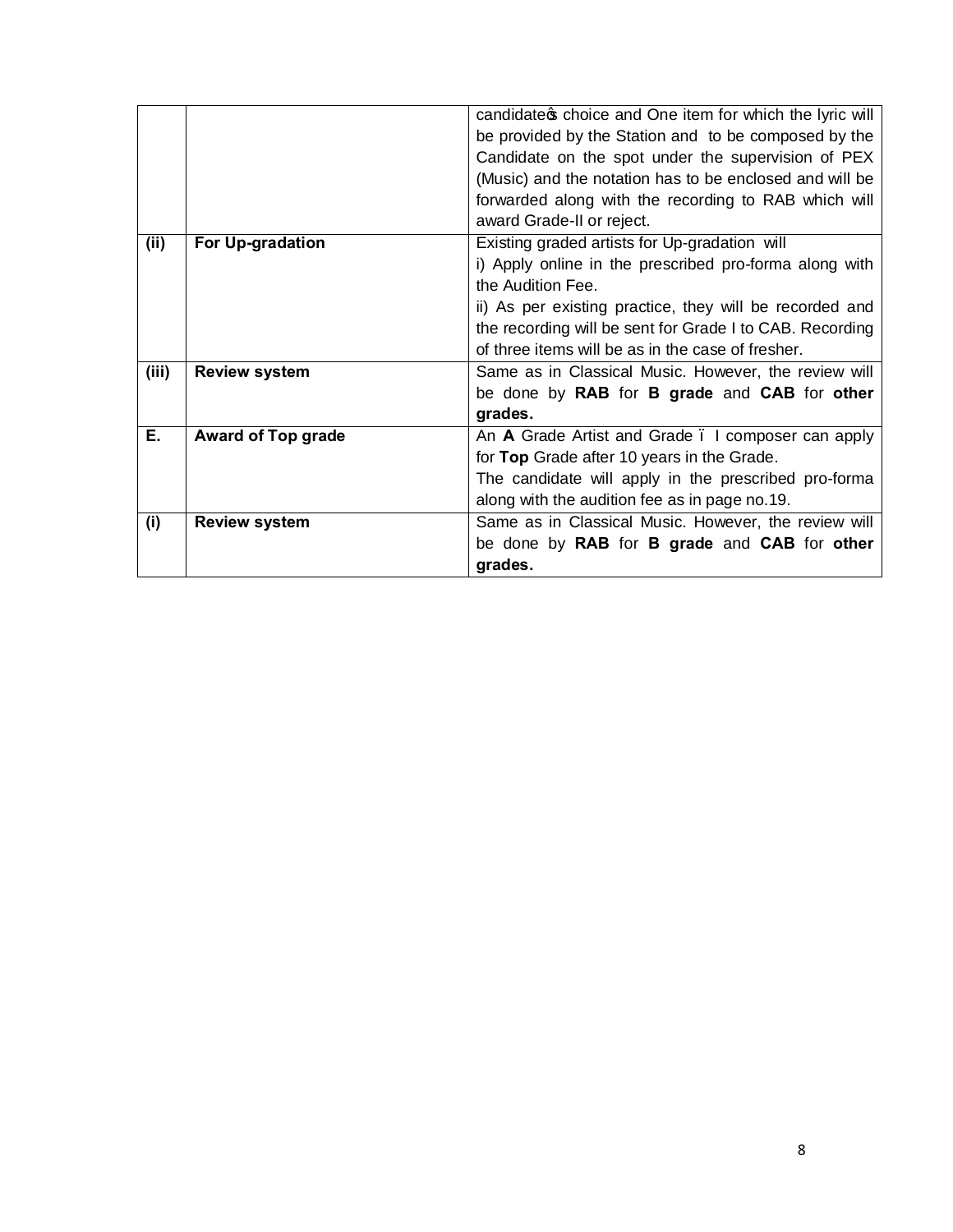# **V- Duration of Items for Recording**

# **A. Carnatic Classical Music**

Candidates will submit a list of Total 15 items by selecting 5 ragas/compositions each from Group-A & B and 5 Ragas from Group-C only for Rag Alaapana. \*The list of ragas for selection is enclosed in Annexure-3 (Reference Page no.17).

| (i) Vocal/Instrumental                                                                                                                                                                                                                                           | Fresh & B to BHigh                                                                                                                                                                                                                                                                                                                        | <b>Total Duration 30 minutes</b> |
|------------------------------------------------------------------------------------------------------------------------------------------------------------------------------------------------------------------------------------------------------------------|-------------------------------------------------------------------------------------------------------------------------------------------------------------------------------------------------------------------------------------------------------------------------------------------------------------------------------------------|----------------------------------|
| (excepting                                                                                                                                                                                                                                                       |                                                                                                                                                                                                                                                                                                                                           |                                  |
| <b>Percussion</b>                                                                                                                                                                                                                                                |                                                                                                                                                                                                                                                                                                                                           |                                  |
| instruments)                                                                                                                                                                                                                                                     |                                                                                                                                                                                                                                                                                                                                           |                                  |
| Accompaniments:                                                                                                                                                                                                                                                  | 3 items:                                                                                                                                                                                                                                                                                                                                  | 15 Minutes                       |
| In the recording, a<br>Tanpura & Mridangam<br>to be provided by the<br>Station as per existing<br>practice. In case of<br>Nagaswaram, they will<br>be auditioned as party<br>of $1+3$ i.e leader with<br>Otthu, Thavil & Talam<br>(as per existing<br>practice). | *I) Item: Shudhamadhyamam (Group A)/<br>Pratimadhyamam (GroupB) Ragalapana, Kriti<br>Nerval and Swara Prastharam of<br>with<br>Candidatec choice.<br>*II) Item: Pratimadhyamam (Group B)/<br>Shudhamadhyamam (Group A)<br>Ragalapana + Kriti /Kriti + Swara Prastharam<br>* III) Only Raga Alapana from<br>Audava/Shadava (Group C) Ragas | 10 Minutes<br>5 Minutes          |
|                                                                                                                                                                                                                                                                  |                                                                                                                                                                                                                                                                                                                                           |                                  |
|                                                                                                                                                                                                                                                                  |                                                                                                                                                                                                                                                                                                                                           | <b>Total Duration 55 minutes</b> |
| (ii) Vocal/Instrumental<br>(excepting                                                                                                                                                                                                                            | <b>Upgradation (B High to A)</b>                                                                                                                                                                                                                                                                                                          |                                  |
| Percussion                                                                                                                                                                                                                                                       |                                                                                                                                                                                                                                                                                                                                           |                                  |
| instruments)                                                                                                                                                                                                                                                     |                                                                                                                                                                                                                                                                                                                                           |                                  |
| Accompaniments:                                                                                                                                                                                                                                                  | 3 items:                                                                                                                                                                                                                                                                                                                                  |                                  |
| As above.                                                                                                                                                                                                                                                        | I)Item:Kriti-Shudhamadhyamam(GroupA)or<br>Pratimadhyamam(Group B) with Nerval and<br>Swara Prastharam - Candidatecs choice                                                                                                                                                                                                                | 30 Minutes                       |
|                                                                                                                                                                                                                                                                  | II) Item: Kriti-Shudhamadhyamam or<br>.Pratimadhyamam                                                                                                                                                                                                                                                                                     |                                  |
|                                                                                                                                                                                                                                                                  | *( if Pratimadhyama item is rendered for 30<br>mts. Shudhmadhyama item should be for 15<br>mts. & vice versa) - Stationos Choice                                                                                                                                                                                                          | 15 Minutes                       |
|                                                                                                                                                                                                                                                                  | III) Item: from Audava/Shadava Raga<br>alaapana only (Group C) - Stationos Choice                                                                                                                                                                                                                                                         | 10 Minutes                       |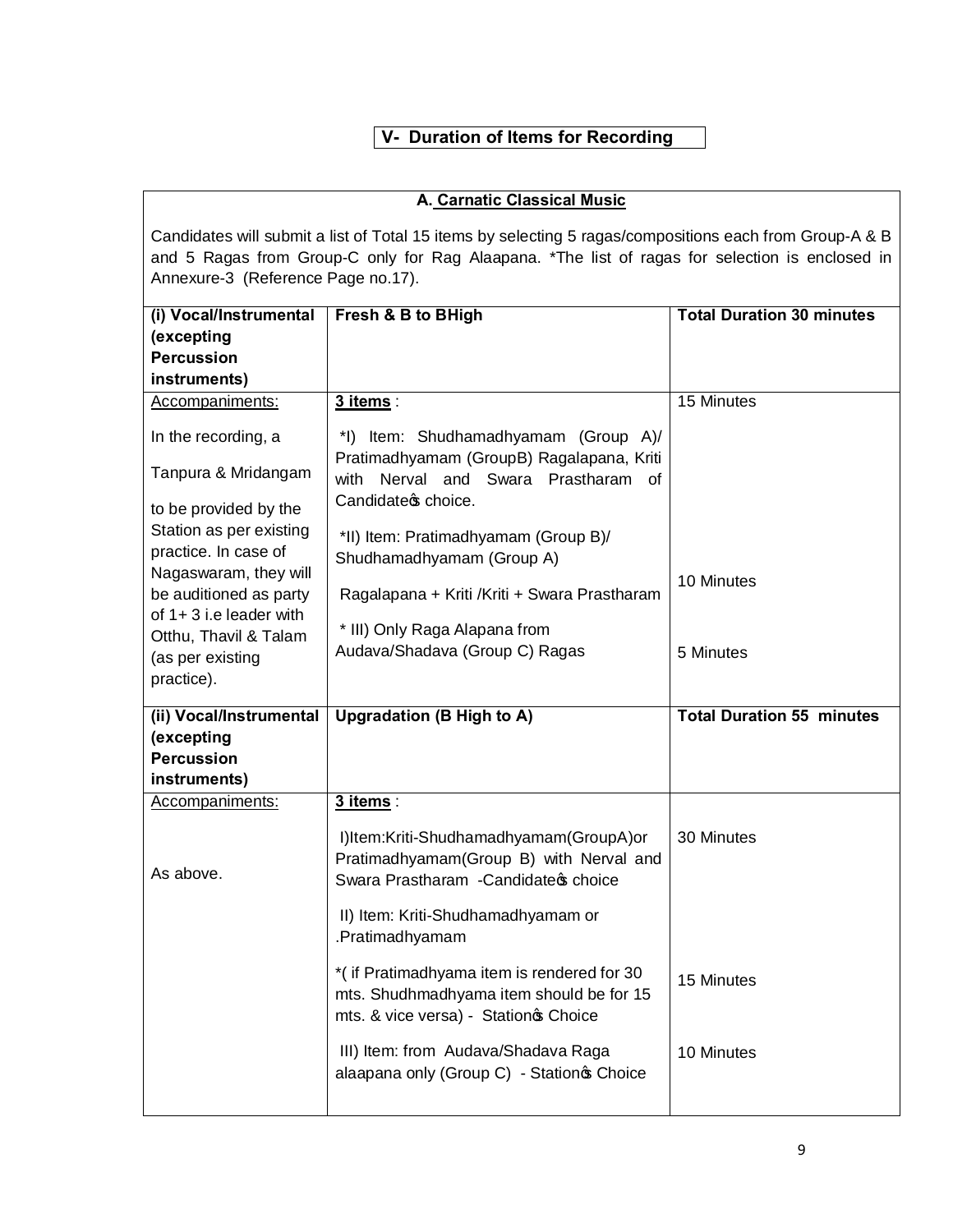| <b>Percussion</b><br>(iii)                                                                            | Fresh - A list of 5 Talams to be submitted                               | <b>Duration 40 Minutes</b> |  |
|-------------------------------------------------------------------------------------------------------|--------------------------------------------------------------------------|----------------------------|--|
| (except Thavil/Dolu)                                                                                  | by the candidate.                                                        |                            |  |
|                                                                                                       | 1) Accompaniment for Adi Tala Varnam                                     | 5 mts.                     |  |
|                                                                                                       | 2) Accmpt. for Roopak Tala Kriti/Khanda<br>Chapu Tala Kriti              | 5 Minutes                  |  |
| Accompaniments:                                                                                       | 3) One Talam of Candidatecs choice from the<br>list.                     | 15q5qacmpt.+ 10qSolo)      |  |
| Any suitable instrument<br>for refrain & a Tanpura                                                    | 4) One Talam of Stationos choice from the list.                          | 15 (5 acmpt. + 10 q Solo)  |  |
| to be provided by the<br>Station as per existing<br>practice.                                         | Upgradation $-$ (A list of 5 Talams to be<br>submitted by the candidate) | <b>Duration 50 Minutes</b> |  |
|                                                                                                       | 1) Ata Tala Varnam (Accompaniment)                                       | 10 Minutes                 |  |
|                                                                                                       | 2) One Talam of Candidatecs choice from the<br>list.                     | 20010@cmpt.+10\$olo)       |  |
|                                                                                                       | 3) One Talam of Stationos choice from the list                           | 20q10qacmpt.+10qSolo)      |  |
| (iv)Percussion<br>(Thavil/Dolu)                                                                       | Fresh - A list of 5 Talams to be submitted<br>by the candidate.          | <b>Duration 40 Minutes</b> |  |
| Accompaniments:                                                                                       | 1) Accompaniment for Roopak Tala<br>Kriti                                | 5 mts.                     |  |
| Nagaswaram<br>or<br>any<br>suitable instrument to                                                     | 2) Accmpt. for Khanda Chapu Tala Kriti                                   | 5 Minutes                  |  |
| be provided<br>by the<br>refrain.If<br>station<br>for<br>candidate can<br>bring<br>Nagaswaram refrain | 3) One Talam of Candidatec choice from the<br>list.                      | 15q5qacmpt.+ 10qSolo)      |  |
|                                                                                                       | 4) One Talam of Stationos choice from the list.                          | 15q5qacmpt.+ 10qSolo)      |  |
|                                                                                                       | Upgradation $-$ (A list of 5 Talams to be<br>submitted by the candidate) | <b>Duration 50 Minutes</b> |  |
|                                                                                                       | 1) Accompaniment for Roopak Tala Kriti                                   | 5 mts.                     |  |
|                                                                                                       | 2) Accmpt. for Khanda Chapu Tala Kriti                                   | 5 Minutes                  |  |
|                                                                                                       | 3) One Talam of Candidatecs choice from the<br>list.                     | 20q10qacmpt.+10qSolo)      |  |
|                                                                                                       | 4) One Talam of Stationos choice from the list                           | 20010 acmpt. + 10 \$ 0 lo) |  |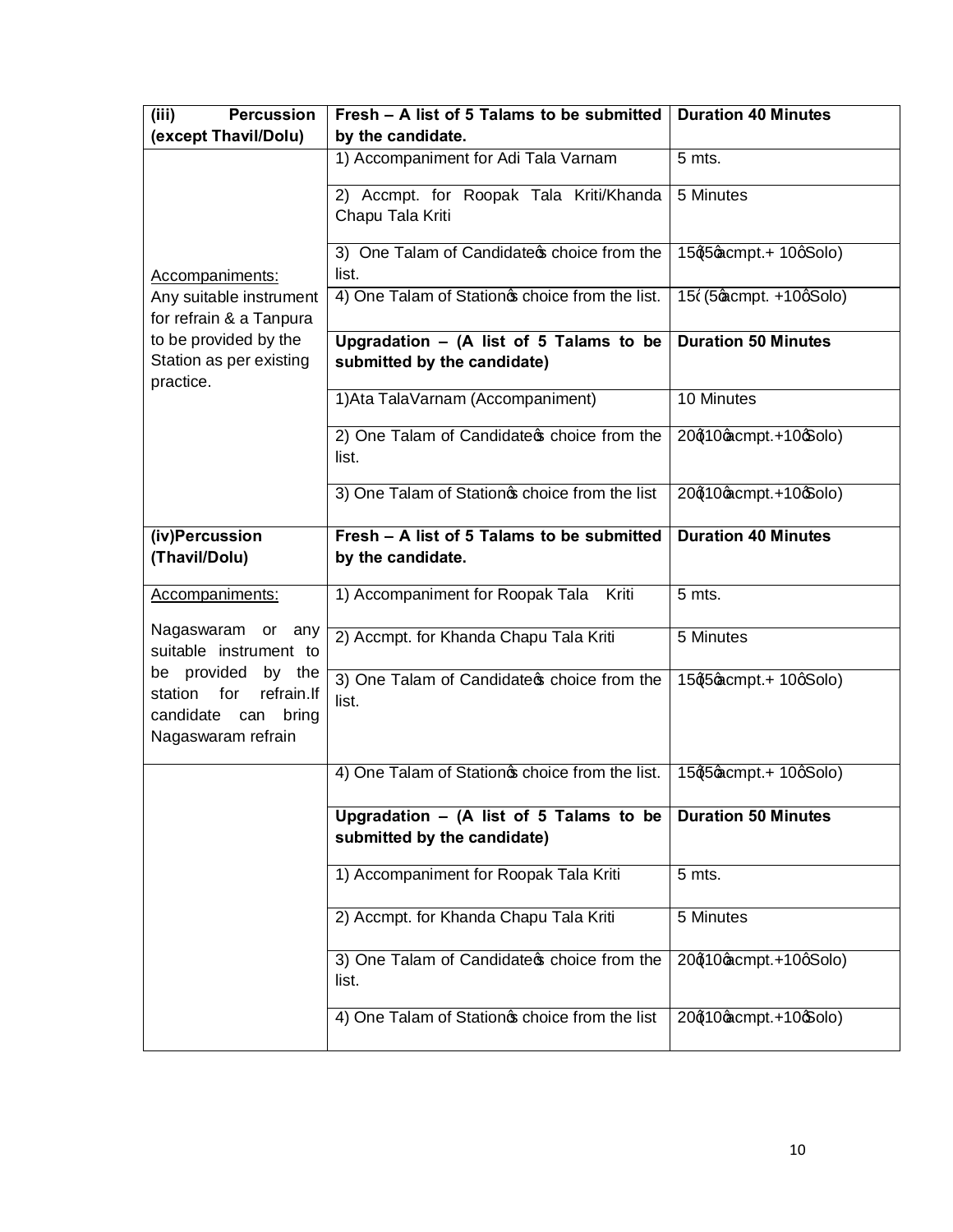| <b>B-Hindustani Classical Music</b>                                                                                                                                    |                                                                                                                                                                                                                                                                                                                                                                 |                                                                                                                                                                    |  |  |
|------------------------------------------------------------------------------------------------------------------------------------------------------------------------|-----------------------------------------------------------------------------------------------------------------------------------------------------------------------------------------------------------------------------------------------------------------------------------------------------------------------------------------------------------------|--------------------------------------------------------------------------------------------------------------------------------------------------------------------|--|--|
| The list of ragas/talas for selection is enclosed in Annexure-2 (Reference Page no.16).                                                                                |                                                                                                                                                                                                                                                                                                                                                                 |                                                                                                                                                                    |  |  |
| (i) Vocal/Instrumental<br>(Except Percussion)                                                                                                                          | Fresh & B to B-High Grade                                                                                                                                                                                                                                                                                                                                       | <b>Duration 30 Minutes</b>                                                                                                                                         |  |  |
| Accompaniments:<br>Tanpura and Tabla / Pakhawaj<br>will be provided as per existing<br>practice.                                                                       | (One<br>from<br>Any<br>two<br>Ragas<br>morning<br>other<br>/Afternoon<br>the<br>from<br>ragas,<br>Evening/Night raga)-one artistec choice and<br>the other one stationos choice from the list of -<br>25 Ragas submitted by the candidate.                                                                                                                      | Two<br>items<br><b>of</b><br>15<br>Minutes each.                                                                                                                   |  |  |
| (ii) Harmonium                                                                                                                                                         | Fresh & B to B-High Grade                                                                                                                                                                                                                                                                                                                                       | <b>Duration 30 Minutes</b>                                                                                                                                         |  |  |
| Accompaniments:<br>Tabla<br>will<br>Tanpura<br>and<br>be<br>provided as per existing practice<br>and a Vocalist is allowed for third<br>item as per existing practice. | Any two ragas (One from morning / Afternoon<br>ragas, the other from Evening/Night raga) as<br>above for ten minutes each and One item of<br>ten minutes duration as accompaniment for<br>Thumri/Vilambhit & Drut Khayal.                                                                                                                                       | Three items of 10<br>Minutes duration each.<br>(First two<br>items<br>as<br>Solo<br>and<br>the<br>Third<br>item<br>as<br>accompaniment)                            |  |  |
| (iii) Vocal/Instrumental                                                                                                                                               | <b>B-High to A Grade</b>                                                                                                                                                                                                                                                                                                                                        | <b>Duration 60 Minutes</b>                                                                                                                                         |  |  |
| (Except Percussion)                                                                                                                                                    |                                                                                                                                                                                                                                                                                                                                                                 |                                                                                                                                                                    |  |  |
| For Vocal :- Harmonium<br>/Sarangi/ Violin/Dilruba will be<br>allowed in addition to Tabla<br>/Pakhawaj and Tanpura as per<br>existing practice.<br>For Instrumental:- | Three items:-<br>Ragas<br>from<br>Two<br>(One<br>Morning/Afternoon ragas, the other from<br>Evening/Night raga)- both artistec choice and<br>the third item from stationos choice from the<br>list of -25 Ragas submitted by the candidate.                                                                                                                     | Minutes first item<br>30 <sup>°</sup><br>(Applicantos choice)<br>10<br><b>Minutes</b><br>second<br>item(Applicantop<br>choice) 20<br>Minutes<br>(Stationos choice) |  |  |
| Tabla/Pakhawaj& Tanpura will be<br>allowed.                                                                                                                            | --do--                                                                                                                                                                                                                                                                                                                                                          | ---do---                                                                                                                                                           |  |  |
| (iv) Harmonium                                                                                                                                                         | <b>B-High to A Grade</b>                                                                                                                                                                                                                                                                                                                                        | <b>Duration 45 Minutes</b>                                                                                                                                         |  |  |
| Tabla<br>will<br>be<br>Tanpura and<br>provided as per existing practice<br>and a Vocalist is allowed for third<br>item as per existing practice.<br>(v) Percussion     | First two items: - Two Ragas (One from<br>Morning/Afternoon ragas, the other from<br>Evening/Night raga) - one of artistos choice<br>and the other from the stationos choice from<br>the list of -25 Ragas submitted by the<br>candidate.3 <sup>rd</sup> item accompaniment to Light<br>Classical Music / Vilambhit & Drut Khayal.<br>Fresh & B to B-High Grade | All three items of 15<br>mts. each.<br>(First two<br>items<br>as<br>Solo<br>the<br>and<br>Third<br>item<br>as<br>accompaniment).<br><b>Duration 45 Minutes</b>     |  |  |
|                                                                                                                                                                        |                                                                                                                                                                                                                                                                                                                                                                 | 15 Minutes duration                                                                                                                                                |  |  |
| Vocal/Harmonium/Sarangi/<br>Violin/Dilruba<br>for<br>Lehara<br>&                                                                                                       | 1) Two Talas (solo performance).<br>One<br>artistec choice and the other one stationos                                                                                                                                                                                                                                                                          | each 2 items of 7.30                                                                                                                                               |  |  |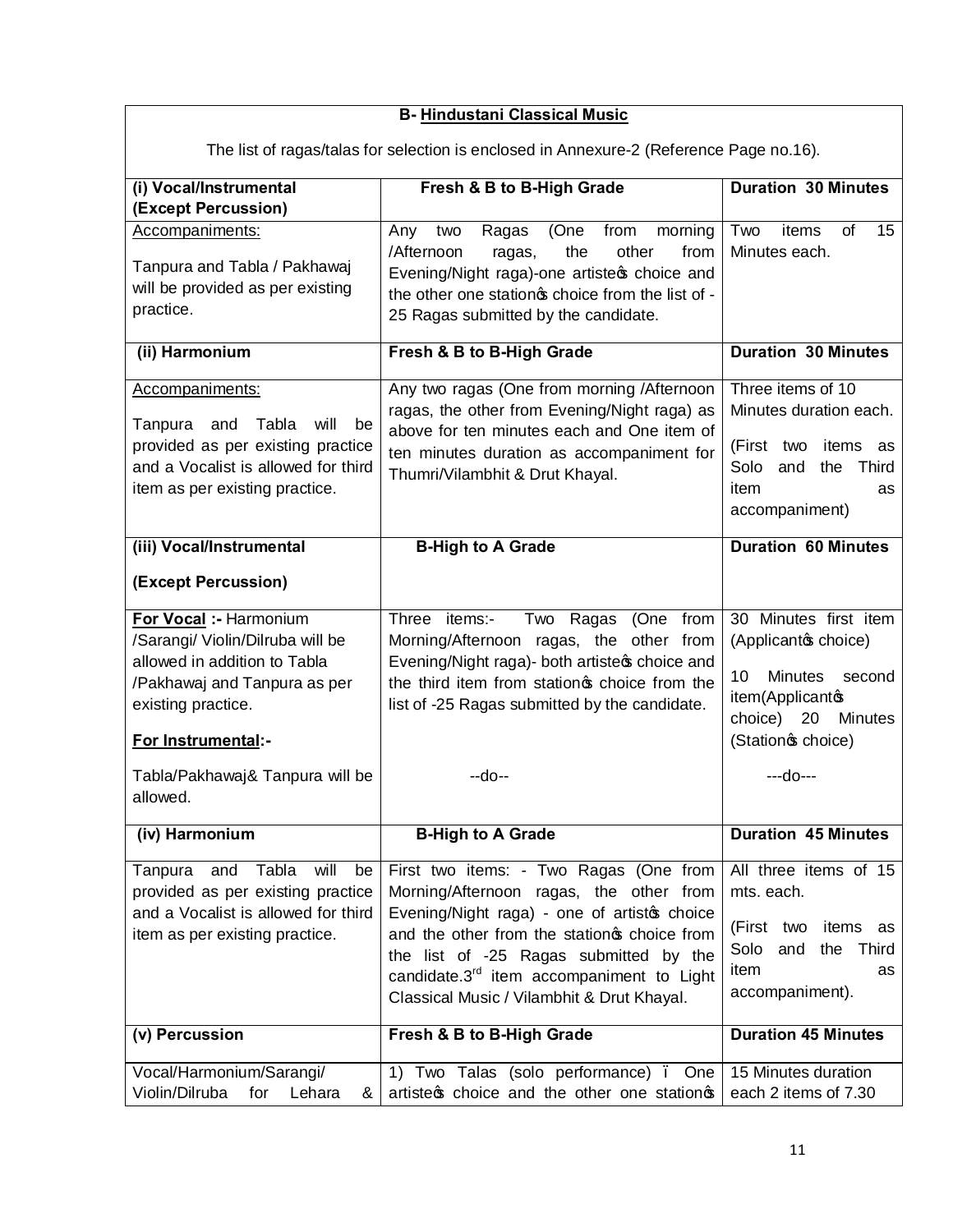| Tanpura as per existing practice.                   | choice from the list of . 10 Talas submitted<br>by the candidate.                        | Minutes duration each.     |
|-----------------------------------------------------|------------------------------------------------------------------------------------------|----------------------------|
|                                                     |                                                                                          |                            |
|                                                     | 2) Accompaniment with Vocal/Instrumental<br>(Masitkhani & Razakhani) (Vilambit and Drut) |                            |
|                                                     |                                                                                          |                            |
| (vi) Percussion                                     | <b>B-High to A Grade</b>                                                                 | <b>Duration 55 Minutes</b> |
| Vocal/Harmonium/Sarangi/                            | Three Talas (all solo performances) . First                                              | 30 Minutes duration.       |
| Violin/Dilruba<br>for<br>Lehara<br>&                | two items - artistecs choice and the other one                                           | 1st item.                  |
| Tanpura as per existing practice.                   | stationos choice from the list of . 10 Talas                                             | 10 Minutes duration.       |
|                                                     | submitted by the candidate.                                                              | 2nd item.                  |
|                                                     |                                                                                          |                            |
|                                                     |                                                                                          | 15 Minutes duration.       |
|                                                     |                                                                                          | $3rd$ item.                |
| (vii) Light Classical Music                         | <b>Fresh/Upgradation B to BHigh</b>                                                      | <b>Duration 30 Minutes</b> |
| Tanpura and Tabla will be                           | Thumri                                                                                   | 15 Minutes                 |
| provided as per existing practice.                  | Dadra                                                                                    | 10 Minutes                 |
|                                                     | Kajri/Chaiti/Tappa                                                                       | 5 Minutes                  |
| (viii) Light Classical Music                        | <b>Upgradation BHigh to A</b>                                                            | <b>Duration 60 Minutes</b> |
| Harmonium/Sarangi/                                  | Two Thumri                                                                               | 15 Minutes each (30        |
| Violin/Dilruba will be allowed in                   |                                                                                          | mts.)                      |
| addition to Tabla and Tanpura as                    | Dadra                                                                                    | 10 Minutes                 |
| per existing practice.                              | Kajri/Chaiti                                                                             | 10 Minutes                 |
|                                                     | Tappa                                                                                    | 10 Minutes                 |
|                                                     | <b>C-Light Music</b>                                                                     |                            |
| (i) Light Music                                     | <b>Fresh candidates</b>                                                                  |                            |
| (Geet/Bhajan/Ghazal/Rabindra                        | 3 songs of 5 Minutes duration each                                                       | 15 Minutes                 |
| Sangeet/Nazrul Geeti etc.)/                         | (One song of own choice                                                                  |                            |
| <b>Devotinal/Choral</b>                             | Two songs of Stationos choice) from the list of                                          |                            |
| group(Vrindgan)<br>Harmonium/Sarangi/               | 15 songs submitted by the Candidate.<br>Up-gradation:                                    | 20 Minutes                 |
| Violin/Dilruba will be allowed in                   | 4 Songs of 5 Minutes duration from the list of                                           |                            |
| addition to Tabla and Tanpura as                    | 15 songs.                                                                                |                            |
| per existing practice.                              | 2 songs own choice                                                                       |                            |
|                                                     | 2 songs Station choice                                                                   |                            |
| (ii)                                                | <b>Fresh candidates:</b>                                                                 | 30 mts.                    |
| Kathakali/Padam/Harikatha/Lok                       | Two items of 15 mts. each from the list of 5                                             |                            |
| Katha and similar formats.                          | stories.                                                                                 |                            |
|                                                     | Up-gradation:                                                                            |                            |
|                                                     | Two items of 30 mts. each from the list of 5                                             | 60 mts.                    |
|                                                     | stories.                                                                                 |                            |
|                                                     | <b>D- Music Composer</b>                                                                 |                            |
| <b>Music Composer</b><br>Maximum six accompaniments | Fresh:<br>3 compositions to be recorded for placing                                      | 20 Minutes                 |
| (including percussion) which are                    | before RAB with Notation.                                                                |                            |
|                                                     |                                                                                          |                            |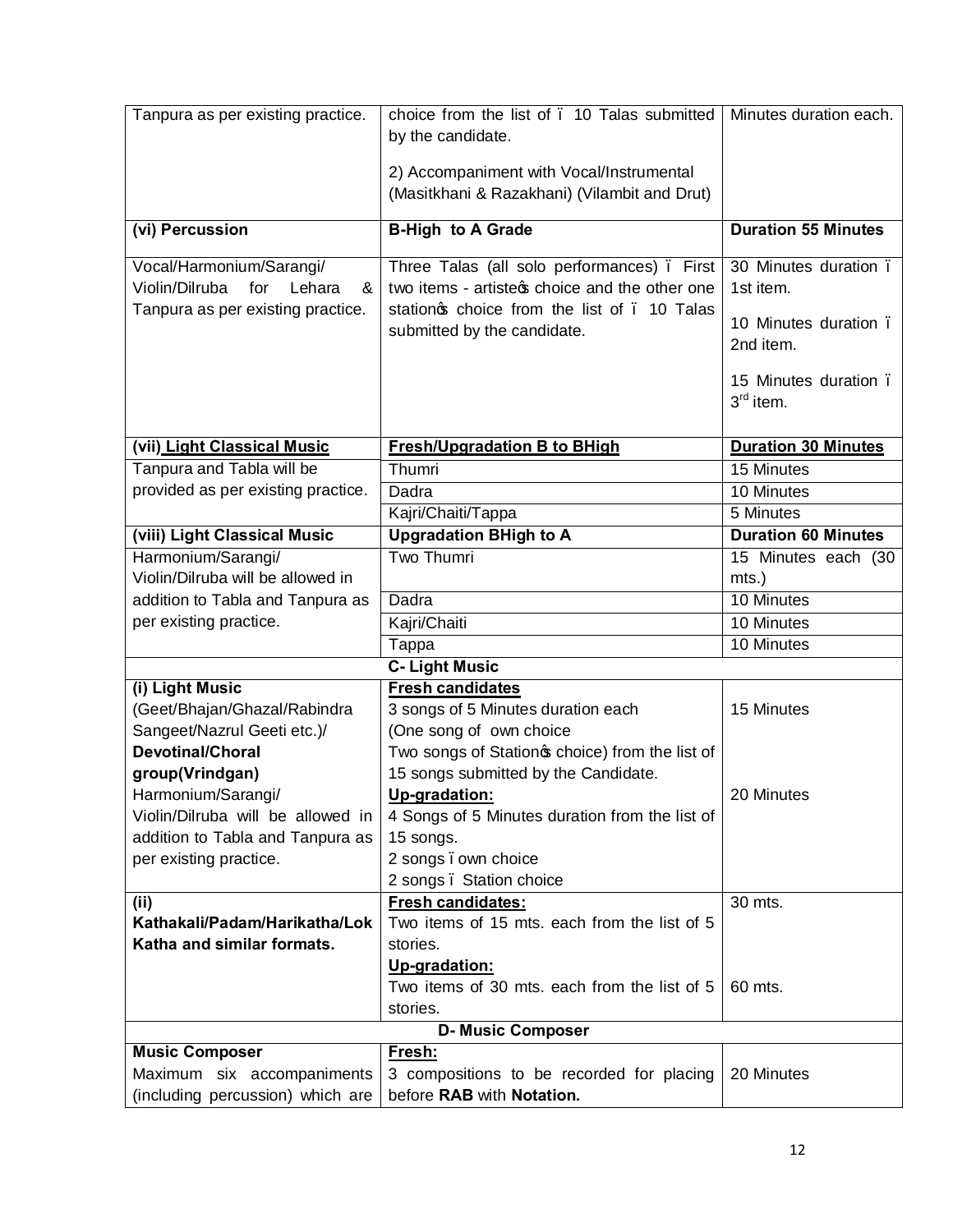| duly approved by All India Radio   | One song-Station choice                                    |                                |
|------------------------------------|------------------------------------------------------------|--------------------------------|
| will be provided for the Audition. | Two songs- Candidate choice                                |                                |
| Vocalists will also be provided by |                                                            |                                |
| the Station if desired so by the   | Upgradation: From Grade II to Grade I and                  | 25 Minutes                     |
| Candidate.                         | for Top                                                    |                                |
| In case AIR Station, for any       | 4 compositions to be recorded for placing                  |                                |
| reason, is unable to provide the   | before CAB with Notation.                                  |                                |
| Singers/<br>necessary              | 2 songs. Own choice                                        |                                |
| Accompanists to the candidate,     | 2 songs Station choice                                     |                                |
| then option is given to the        |                                                            |                                |
| candidate to bring his/her own     |                                                            |                                |
| artistes for the auditions.        |                                                            |                                |
|                                    | <b>E- Folk /Tribal Music</b>                               |                                |
| <b>Folk Music/Tribal</b>           | <b>Fresh</b>                                               |                                |
|                                    | 3 songs of 5 Minutes duration each                         | 15 Minutes                     |
|                                    | One song- own choice                                       |                                |
|                                    | Two songs- Station choice                                  |                                |
|                                    | Upgradation:                                               | 20 Minutes                     |
|                                    | 4 Songs of 5 Minutes duration                              |                                |
|                                    | 2 songs . own choice                                       |                                |
|                                    | 2 songs. Station choice                                    |                                |
|                                    |                                                            |                                |
|                                    | <b>G-Western Music</b>                                     |                                |
| <b>Either Solo/Party</b>           | For Both Fresh & Upgradation:                              |                                |
| Or                                 | Candidates are required to furnish 10                      | 8<br><b>Minutes</b><br>5<br>to |
| <b>Music Composer</b>              | items/songs.                                               | duration each                  |
|                                    | Out of which 3 songs are either to be                      |                                |
|                                    | recorded or performed live for audition by                 |                                |
|                                    | respective ZAC.                                            |                                |
|                                    | One song-Station of choice                                 |                                |
|                                    | Two songs- Candidatecs choice                              |                                |
|                                    | <b>H-Fusion Music</b>                                      |                                |
| <b>Only for Group/Party</b>        | Fresh:                                                     |                                |
| The team can be a mixture of       | 3 compositions to be recorded for placing   7-10 mts. each |                                |
| Singers and Instrumentalists or    | before the CAB.                                            |                                |
| only Instrumentalists. The number  | The Musical works/compositions should                      |                                |
| of participants can be up to 16.   | flavour<br>of<br><b>Classical</b><br>have<br>the           |                                |
| limit<br>The<br>upper<br>may vary  | of<br><b>Hindustani/Carnatic</b><br>Raagas/Taalas          |                                |
| depending upon the variety of      | Music blended with any other style of                      | 7-10 mts. each                 |
| singers/instruments and potential  | Music (Be it is Western, Folk, Pop etc.)                   |                                |
| of the group/party.                | <b>Upgradation: As above</b>                               |                                |
|                                    | 4 compositions to be recorded for placing<br>before CAB.   |                                |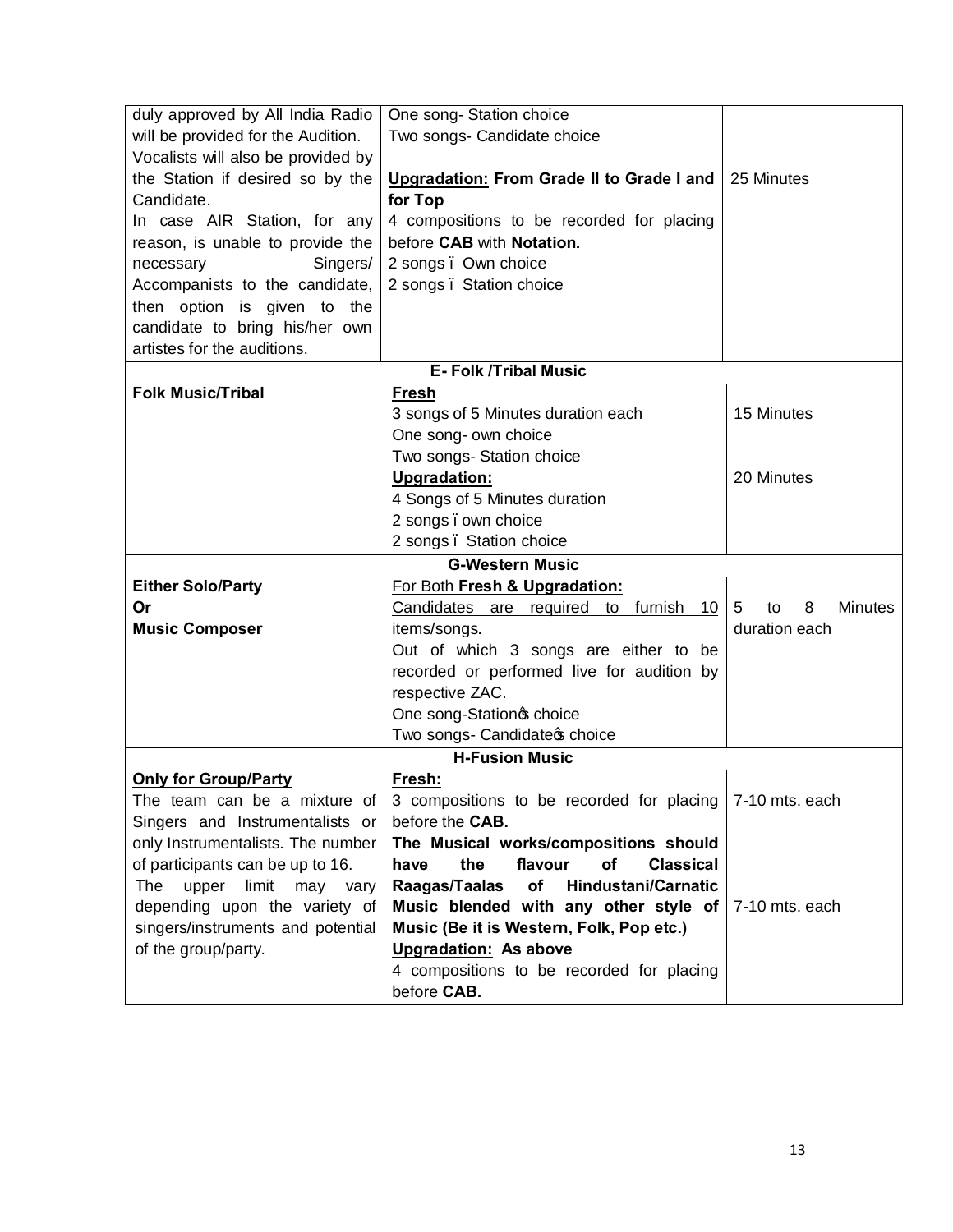# **VI- LIST OF MUSICAL INSTRUMENTS PERMITTED FOR USE IN ALL INDIA RADIO IN CLASSICAL/LIGHT CASSICAL MUSIC PROGRAMMES, LIGHT MUSIC PROGRAMMES AND AIR MUSIC COMPETITION**

- 1. VEENA
- 2. CHITRA VEENA
- 3. VICHITRA VEENA
- 4. RUDRA-VEENA
- 5. MUKHA VEENA
- 6. GOTTU VADYAM
- 7. SITAR
- 8. SAROD
- 9. SURBAHAR
- 10. RABAB
- 11. TABLA
- 12. PAKHAWAJ
- 13. MRIDANGAM
- 14. KANJIRA
- 15. GHATAM
- 16. MORSING
- 17. TAVIL
- 18. TARSHAHNAI
- 19. VIOLIN
- 20. VIOLA
- 21. SARANGI
- 22. ESRAJ
- 23. DILRUBA
- 24. FLUTE
- 25. CLARIONET
- 26. SHAHNAI
- 27. SUNDARI
- 28. HAWAIN GUITAR
- 29. ELECTRIC GUITAR
- 30. SANTOOR
- 31. SAXOPHONE
- 32. MANDOLIN
- 33. JAL TARANG
- 34. NAGASWARAM
- 35. BRAHAM VADYA
- 36. CHELLO
- 37. TAUS
- 38. DHOLAK
- 39. NAKKARA
- 40. DOTARA
- 
- 41. ELECTRONIC KEYBOARD (For Carnatic Music only)
- 42. HARMONIUM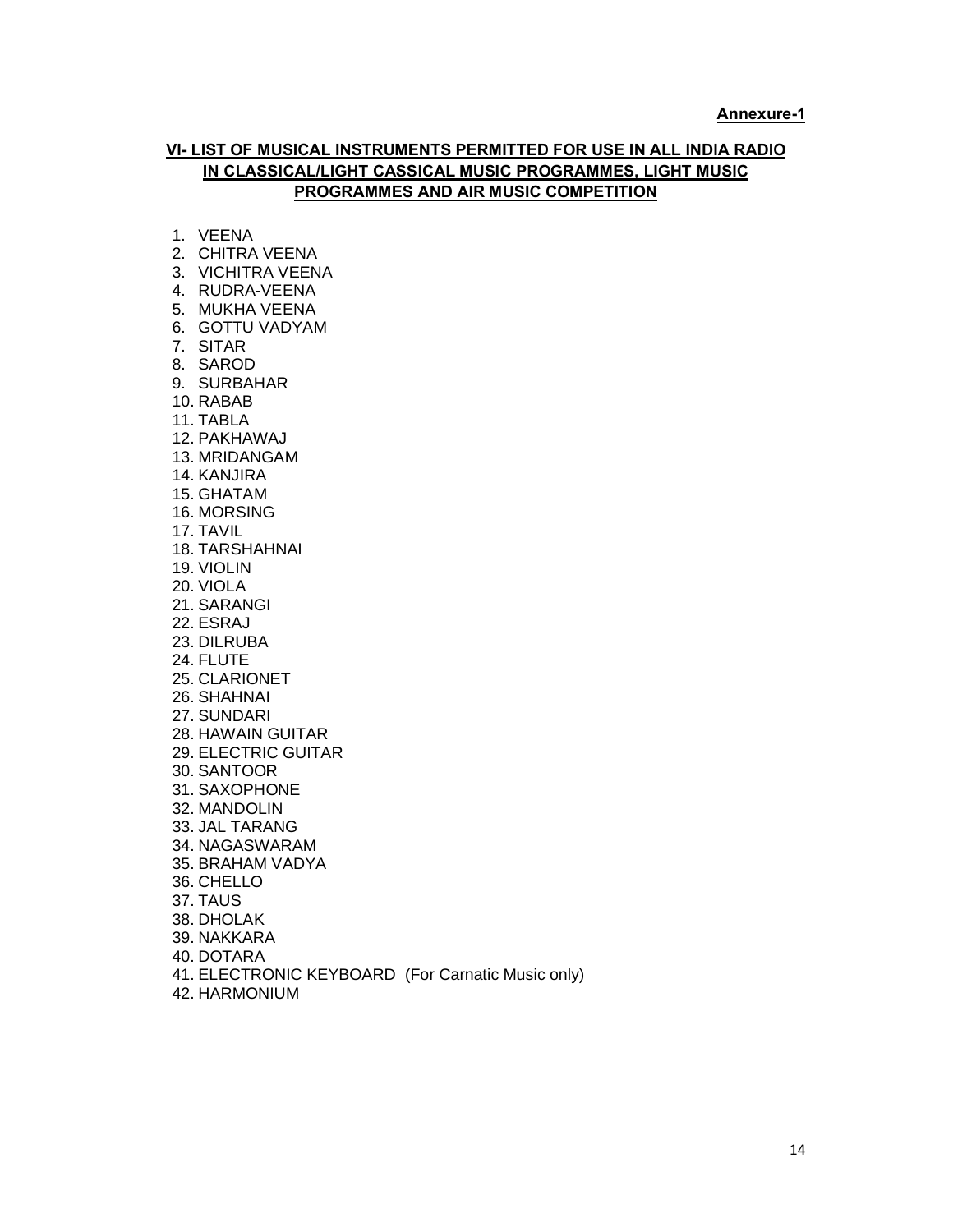# **Annexure-2**

| LISTOT Nagas/Talas TOF TIMUQUSTANII MUSIC<br>Candidates are advised to choose the Ragas/Talas for Audition only from the list given below. |                                |                |                      |              |                           |
|--------------------------------------------------------------------------------------------------------------------------------------------|--------------------------------|----------------|----------------------|--------------|---------------------------|
|                                                                                                                                            | Dhrupad, Khayal & Instrumental |                |                      |              | For Accompaniment alone   |
| 1                                                                                                                                          | <b>Bilaskhani Todi</b>         | 41             | <b>Gaud Sarang</b>   | 1            | Kehrwa                    |
| $\overline{\mathbf{2}}$                                                                                                                    | <b>Malkauns</b>                | 42             | <b>Maru Bihag</b>    | $\mathbf{2}$ | <b>Dadra</b>              |
| 3                                                                                                                                          | komal Rishabh Asavari          | 43             | Rageshari            | 3            | Qawali                    |
| 4                                                                                                                                          | <b>Bhairav</b>                 | 44             | <b>Nat Bharav</b>    | 4            | <b>Dheema Ektaal</b>      |
| 5                                                                                                                                          | Jogia                          | 45             | Patdeep              | 5            | Chachar                   |
| 6                                                                                                                                          | Ramkali                        | 46             | Puriya Kalyan        | 6            | Deepchandi                |
| $\overline{7}$                                                                                                                             | Lalit                          | 47             | <b>Jog Kauns</b>     | 7            | Jhumra                    |
| 8                                                                                                                                          | Main ki Todi                   | 48             | <b>Chandra Kauns</b> | 8            | Pakhawaj                  |
| 9                                                                                                                                          | <b>Multani</b>                 | 49             | Jog                  | 9            | <b>Tilwada</b>            |
| 10                                                                                                                                         | <b>Bihag</b>                   | 50             | Hansadhwani          | 10           | <b>Dheema Teentaal</b>    |
| 11                                                                                                                                         | <b>Alaiya Bilawal</b>          | 51             | <b>Gaud Malhar</b>   |              |                           |
| 12                                                                                                                                         | <b>Desi</b>                    | 52             | Gurjari Todi         |              |                           |
| 13                                                                                                                                         | <b>Asavari</b>                 | 53             | <b>Megh Malhar</b>   |              |                           |
| 14                                                                                                                                         | Jaunpuri                       | 54             | Abhogi               |              | <b>Percussion</b>         |
| 15                                                                                                                                         | <b>Darbari</b>                 | 55             | Devgiri Bilawal      |              | (Tabla, Dholak &          |
| 16                                                                                                                                         | <b>Bageshari</b>               | 56             | <b>Ahir Bhairav</b>  |              | Pakhawaj)                 |
| 17                                                                                                                                         | <b>Bhimplasi</b>               | 57             | <b>Vibhas</b>        | 1            | <b>Teentaal</b>           |
| 18                                                                                                                                         | <b>Mian Ki Malhar</b>          | 58             | <b>Nand</b>          | $\mathbf{2}$ | Jhaptaal                  |
| 19                                                                                                                                         | <b>Bahar</b>                   | 59             | Vrindabani Sarang    | 3            | Roopak                    |
| 20                                                                                                                                         | Marwa                          | 60             | Kausi Kanhra         | 4            | <b>Adachautaal</b>        |
| 21                                                                                                                                         | Puriya                         |                | Thumri/Dadra         | 5            | <b>Savari of 15 Beats</b> |
| 22                                                                                                                                         | <b>Basant</b>                  | 1              | Gara                 | 6            | <b>Dhammar</b>            |
| 23                                                                                                                                         | <b>Shree</b>                   | $\overline{2}$ | Kafi                 | 7            | <b>Chautaal</b>           |
| 24                                                                                                                                         | Puriya Dhanshari               | 3              | <b>Bhairavi</b>      | 8            | <b>Sooltaal</b>           |
| 25                                                                                                                                         | Poorvi                         | 4              | <b>Piloo</b>         | 9            | <b>Laxmitaal</b>          |
| 26                                                                                                                                         | <b>Shankara</b>                | 5              | Khamaj               | 10           | <b>Teevra</b>             |
| 27                                                                                                                                         | Shudha Kalyan                  | 6              | <b>Sindura</b>       | 11           | <b>Ektaal</b>             |
| 28                                                                                                                                         | Yeman                          | 7              | <b>Tilang</b>        |              |                           |
| 29                                                                                                                                         | <b>Bhoopali</b>                | 8              | <b>Maand</b>         |              |                           |
| 30                                                                                                                                         | <b>Deshkar</b>                 | 9              | <b>Tilak Kamod</b>   |              |                           |
| 31                                                                                                                                         | <b>Sham Kalyan</b>             | 10             | Pahadi               |              |                           |
| 32                                                                                                                                         | Chhayanat                      | 11             | Manjh Khamaj         |              |                           |
| 33                                                                                                                                         | Kedar                          | 12             | ShivRanjani          |              |                           |
| 34                                                                                                                                         | Kamod                          | 13             | Kirwani              |              |                           |
| 35                                                                                                                                         | Jai Jaiwanti                   |                |                      |              |                           |
| 36                                                                                                                                         | Jhinjhoti                      |                |                      |              |                           |
| 37                                                                                                                                         | <b>Des</b>                     |                |                      |              |                           |
| 38                                                                                                                                         | <b>Shudh Sarang</b>            |                |                      |              |                           |
| 39                                                                                                                                         | Adana                          |                |                      |              |                           |
| 40                                                                                                                                         | <b>Bairagi</b>                 |                |                      |              |                           |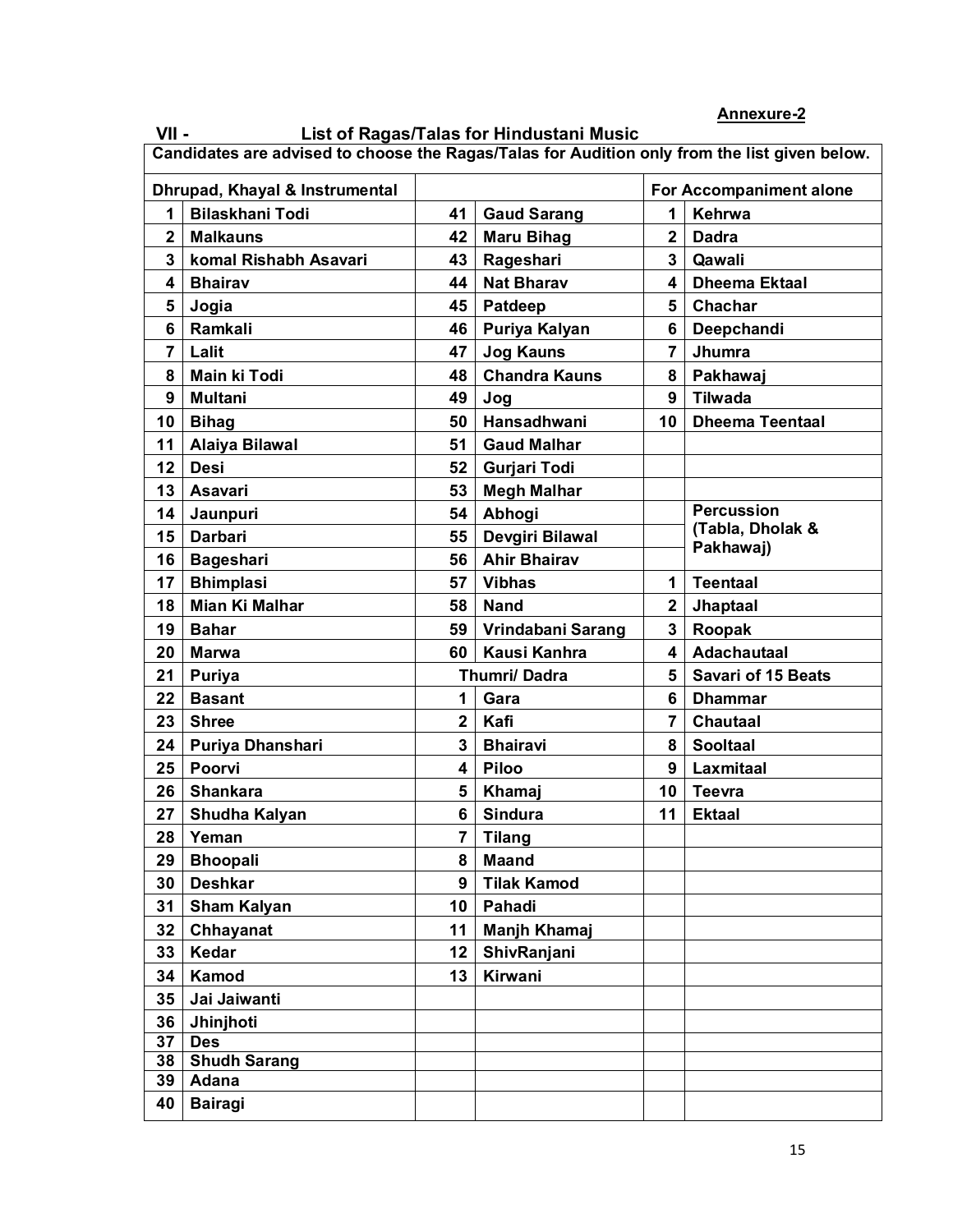# **Annexure-3**

| <b>GROUP - A</b>  |                       | <b>GROUP-B</b>          |                       |                         | <b>GROUP-C</b>         |  |
|-------------------|-----------------------|-------------------------|-----------------------|-------------------------|------------------------|--|
| (Suddha Madhyama) |                       | (Prathi Madhyama)       |                       | (Audava Shadava)        |                        |  |
| (Major Raagas)    |                       | (Major Raagas)          |                       | (Minor Raagas)          |                        |  |
| 1                 | <b>Begada</b>         | 1                       | <b>Dharmavati</b>     | 1                       | Abhogi                 |  |
| $\overline{2}$    | <b>Bhairavi</b>       | $\overline{2}$          | <b>Hamir Kalyani</b>  | $\overline{2}$          | <b>Amrita Varshini</b> |  |
| 3                 | <b>Bilahari</b>       | $\overline{\mathbf{3}}$ | <b>Hamsanandi</b>     | 3                       | Anandabhairavi         |  |
| 4                 | Chakravakam           | 4                       | Kalyani               | 4                       | Arabhi                 |  |
| 5                 | <b>Charukesi</b>      | 5                       | Pantuvarali           | 5                       | Athana                 |  |
| $\overline{6}$    | <b>Dhanyasi</b>       | $\overline{6}$          | <b>Purvi Kalyani</b>  | $\overline{\mathbf{6}}$ | <b>Bahudari</b>        |  |
|                   | <b>Gouri Manohari</b> | 7                       | Ramapriya             | $\overline{\mathbf{7}}$ | Hamsanadam             |  |
| 8                 | Hari Kambhoji         | $\overline{\mathbf{8}}$ | Ranjani               | 8                       | Hamsadhwani            |  |
| 9                 | Kambhoji              | $\overline{9}$          | Rishabhapriya         | 9                       | <b>Hindola</b>         |  |
| 10                | Kanada                | $\overline{10}$         | <b>Shanmukhapriya</b> | 10                      | Janaranjani            |  |
| $\overline{11}$   | Kapi                  | $\overline{11}$         | Simhendramadhyamam    | $\overline{11}$         | Kalyana Vasanta        |  |
| 12                | Keeravani             | 12                      | Subhapantuvarali      | 12                      | Kannada                |  |
| $\overline{13}$   | Kharaharapriya        | $\overline{13}$         | Vachaspati            | $\overline{13}$         | Kedargoula             |  |
| $\overline{14}$   | Mayamalavagowla       | $\overline{14}$         | Varali                | $\overline{14}$         | <b>Khamas</b>          |  |
| $\overline{15}$   | <b>Natabhairavi</b>   | 15                      | Latangi               | 15                      | <b>Madhyamavati</b>    |  |
| $\overline{16}$   | Natakapriya           |                         |                       | 16                      | <b>Mandari</b>         |  |
| $\overline{17}$   | Natakuranji           |                         |                       | $\overline{17}$         | <b>Mohanam</b>         |  |
| $\overline{18}$   | <b>Saveri</b>         |                         |                       | $\overline{18}$         | <b>Mukhari</b>         |  |
| 19                | Shankarabharanam      |                         |                       | $\overline{19}$         | Reetigoula             |  |
| 20                | Sarasangi             |                         |                       | 20                      | <b>Sahana</b>          |  |
| 21                | Thodi.                |                         |                       | 21                      | <b>Sama</b>            |  |
|                   |                       |                         |                       | $\overline{22}$         | <b>Saraswathi</b>      |  |
|                   |                       |                         |                       | 23                      | Sriranajani            |  |
|                   |                       |                         |                       | 24                      | <b>Suddhadhanyasi</b>  |  |
|                   |                       |                         |                       | $\overline{25}$         | <b>Surati</b>          |  |
|                   |                       |                         |                       | 26                      | Vasantha               |  |
|                   |                       |                         |                       | 27                      | Yedukula Kambhoji      |  |

# **VIII - Carnatic Music – Indicative list of Ragas for performance:**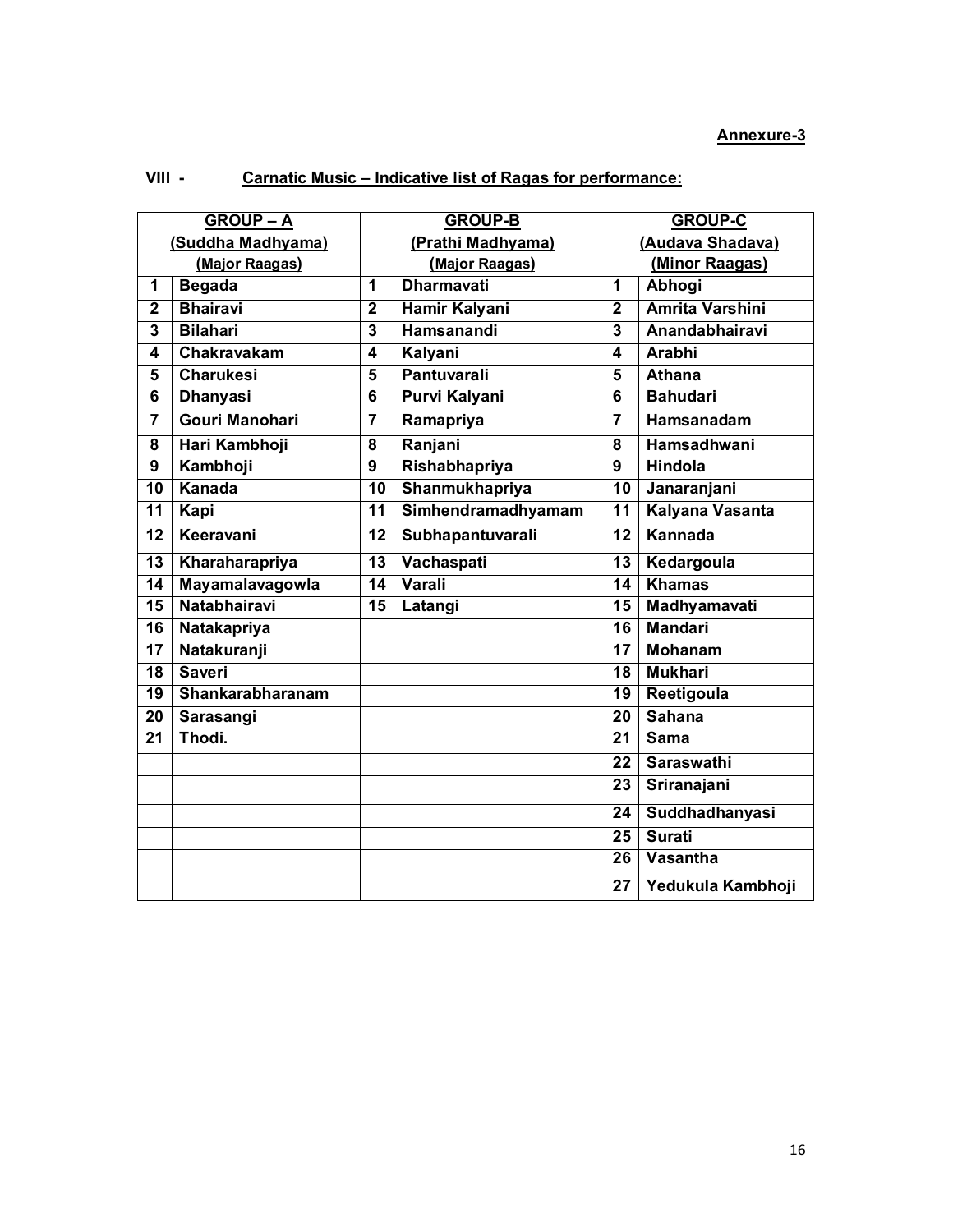# **IX GENERAL CRITERION FOR ASSESSMENT OF CANDIDATES**

Assessment will be made by the Audition Boards primarily based on three parameters i.e. Swar (Melody), Taal (Rhythm) and Sahitya (Lyric/Composition).

### **SWAR (Melody):**

- 1) Raag Swarup (the grammar of the Raag)/Purity of Raaga/Tradition (Gharana).
- 2) Voice quality/tonal quality of instrument/Pitch alignment.
- 3) Ability to develop the Raag form in its entirety.
- 4) Aesthetic quality and Style of presentation.

### **TAAL (Rhythm)**

- 1) Control/Command on Rhythm/Laya/Tempo.
- 2) Systematic improvisation while presenting Percussion Solo.
- 3) Ability to perform with variety of patterns in different Taalas.
- 4) In case of Percussion Solo ability to provide accompaniment with proper understanding of composition and with grace and finesse.

### **SAHITYA (Lyric/Composition)**

- 1) Purity of the composition (literary content) with Bhava and correct pronunciation.
- 2) Ability to perform the composition in its entirety.
- 3) For instrumental music, presentation of the complete composition/Gat in its entirety.
- 4) Ability to develop the Gat form with decorative and musical phraseology.

**Recording quality-** As per existing norms no audition recording will be done using any kind of feedback/ reverb/echo effect for fresh/up- gradation. While recording percussion instruments level of lehra instrument may not be very high. The balancing aspect of such recordings needs to be taken care of. **OUTSIDE STUDIO RECORDING WILL NOT BE ENTERTAINED.**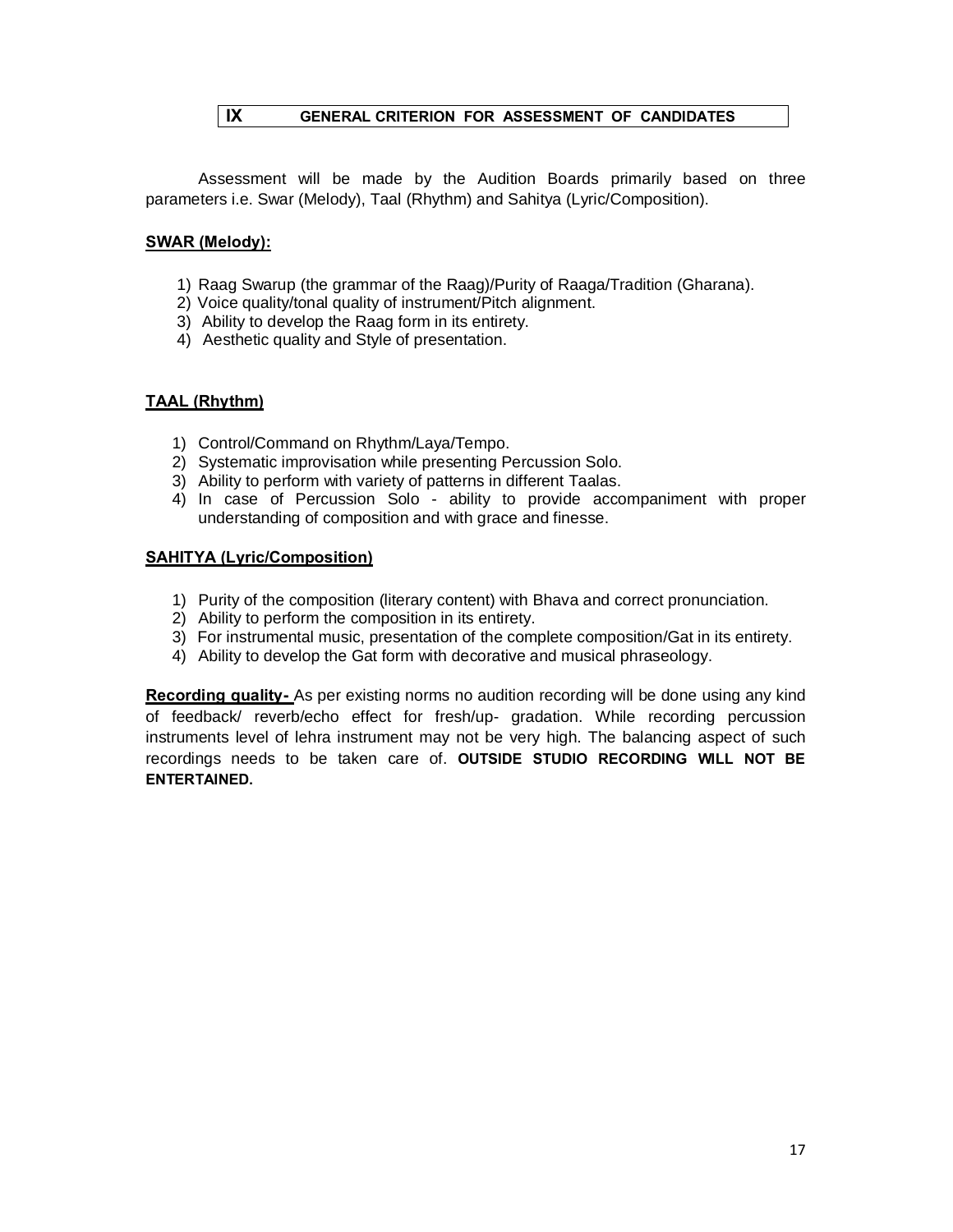**X . GENERAL INSTRUCTIONS**

1) If stations do not have Staff artists for providing refrain/percussion accompaniment, they may book casual graded artists with minimum B-High grade from their zone. Tanpura may be booked irrespective of the grade.

However, a candidate if desires to bring his/her own accompanists, he/she can do so provided the accompanists are graded at least % High+by AIR. No TA/DA or any other payment will be made in this regard.

In case of Audition for Music Composer, if the respective AIR Station, for any reason, is unable to provide the necessary Singers/ Accompanists to the candidate, then option is given to the candidate to bring his/her own artistes for the auditions. However, no payment will be made to them in this regard.

| S.No.       | Category                                      | Fee                      |
|-------------|-----------------------------------------------|--------------------------|
|             | <b>Freshers</b>                               | Rs. 1000/-               |
| $\parallel$ | All upgradation (B to B-High/B-High to A)     | Rs. 2000/-               |
| III)        | A to Top (all Categories)                     | Rs. 5000/-               |
| IV)         | Folk /Tribal Music applying as Fresher        | Nil                      |
| V)          | Folk /Tribal Music Artistes: For Up-gradation | Rs. 2000/-               |
|             | (B to B High/B-High to A)                     |                          |
| VI)         | Divyaang, Senior Citizens and                 | Nil                      |
|             | Staff/Staff Artists of AIR & Doordarshan      |                          |
| VII)        | <b>SC/ST candidates</b>                       | 25% exemption in the fee |

# 2) Audition fee:

### 3) Applying for re-audition/Up-gradation:

No Waiting period for re-appearing for audition or appearing for up-gradation, except for Top grade.

- (i) Waiting period for **Top Grade** audition**:**
- a) An artiste in  $%+$ grade for 10 years is eligible to apply for  $\text{\text{Top}}$  grade audition.

b) In an attempt to get %TOP+grade, if an artiste fails, would be eligible to apply again only after a gap of one year from the date of his/her earlier attempt (Ex: Applied in 2016 will be eligible to apply again only in 2018).

4)  $2^{nd}$  Final LAB exemption: Freshers, in the category of Classical music, who do not qualify in getting B grade in their first attempt from CAB, if apply again for audition will get only one chance of exemption from appearing before LAB, **provided they apply within one year from the date of communication of the result** completing all formalities, failing which they have to appear afresh again before LAB for screening.